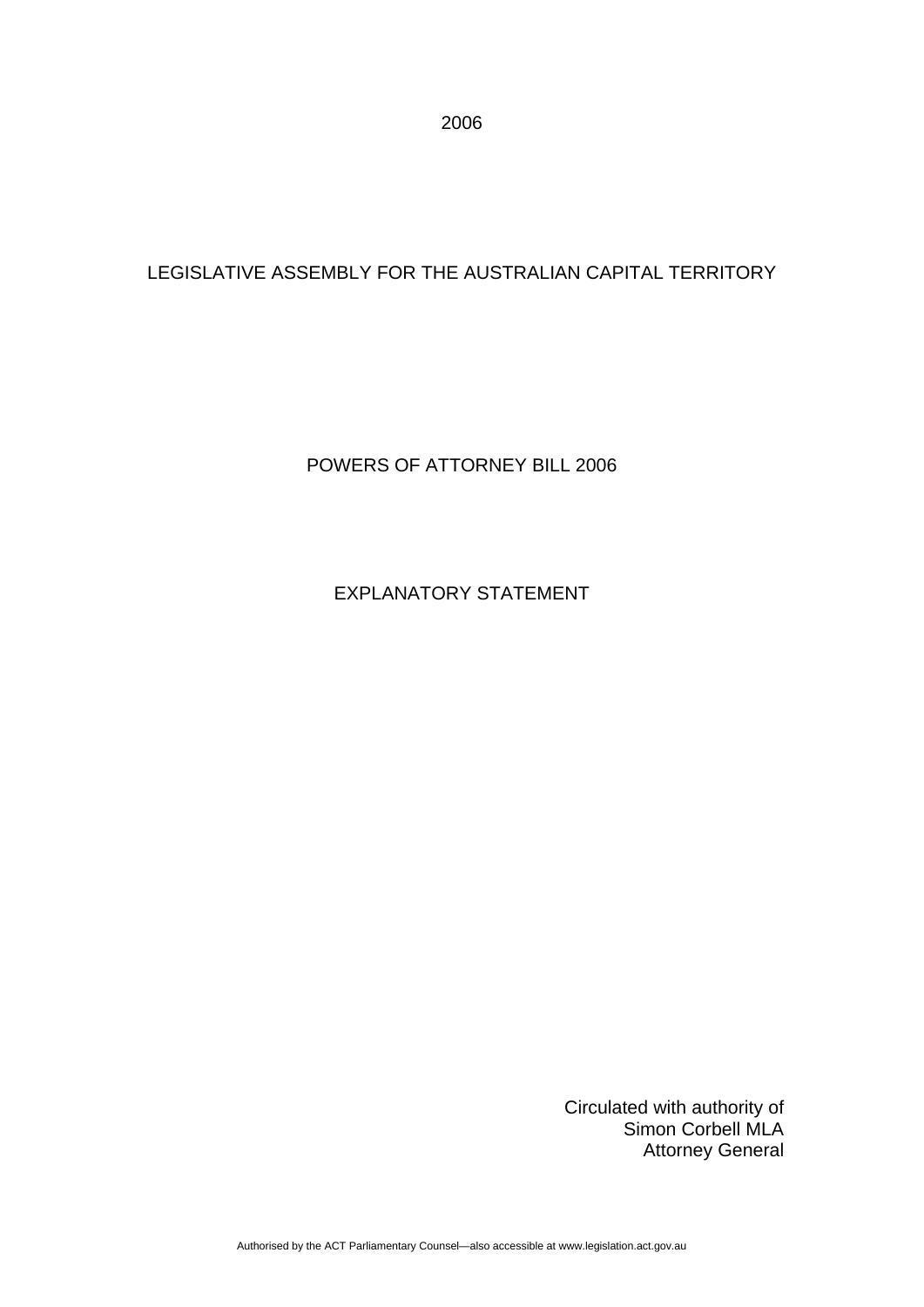## **POWERS OF ATTORNEY BILL 2006**

## **Outline**

The Powers of Attorney Bill 2006 revises the powers of attorney regime in the Australian Capital Territory. It implements the outcome of a review of substituted decision-making consequent upon the government's agreement to the recommendations made by the Standing Committee on Health and Community Care in its report of 2001 following the inquiry into "Elder Abuse in the ACT".

The Bill provides enhanced safeguards for making a power of attorney and strengthens the witnessing requirement for the understanding capacity of a person making the power of attorney. In relation to enduring powers of attorney, the Bill provides for the Guardianship and Management of Property Tribunal (guardianship tribunal) to have a supervisory jurisdiction where the principal has become a person with impaired decision-making capacity, and for enhanced obligations on attorneys. The Bill also explicitly provides for matters that have previously been taken to be governed by common law, such as the operation of joint attorneys and ending of a power of attorney. Safeguards are provided in the Bill to relieve an innocent attorney from personal liability and to protect a transaction an innocent third party has entered into with an attorney under an invalid power of attorney. The Bill requires that an attorney of a principal who has impaired decision-making capacity should comply with general principles provided in the Bill which enshrine the rights of the principal. These principles include the right to participate in decision-making, the right to participation in community life, the right to human worth and dignity and the right to access family members and relatives. The Bill also provides for the Minister to approve forms of powers of attorney.

#### **Financial Impact Statement**

The Bill is budget neutral.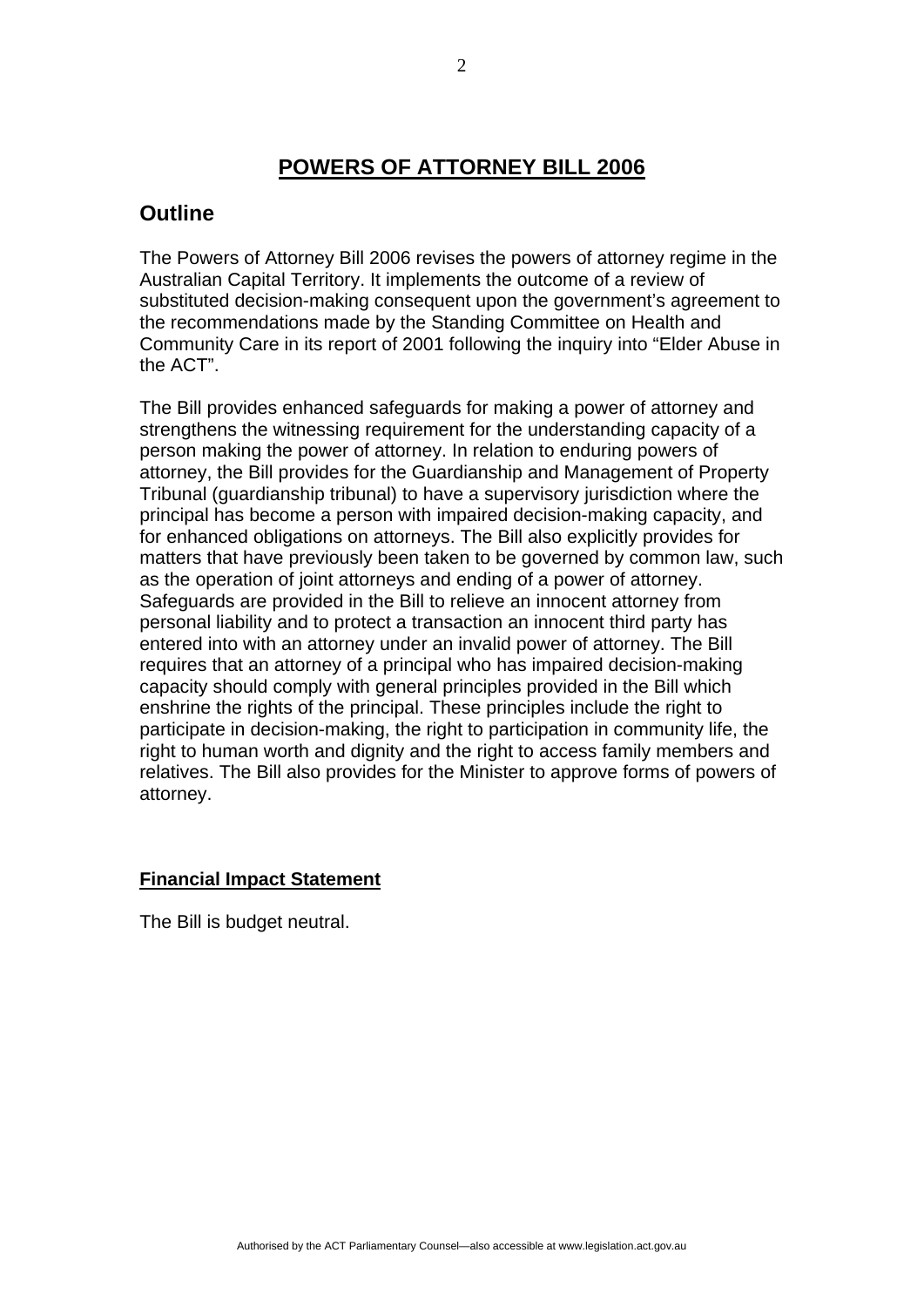## **Detailed explanation**

## **Chapter 1 Preliminary**

#### **Clause 1 to 4**

These clauses are formal clauses and provide that

- the name of the Act is the *Powers of Attorney Act 2006*;
- **the Act commences on a day fixed by the Minister by written notice;**
- $\blacksquare$  the dictionary is at the end of the Act:
- **a** a note in the Act is explanatory and is not part of the Act; and
- other legislation (i.e. the *Criminal Code*, chapter 2) applies to the offences under the Act.

## **Chapter 2 General overview and important concepts**

## **Clause 6 Principal and attorney**

This clause explains who is an attorney and who is a principal. An attorney is authorised under a power of attorney to make decisions and do particular things for the principal. A principal is a person who makes a power of attorney. A power of attorney may authorise an attorney to do anything that the principal can lawfully do by an attorney (see clause 13(1)).

## **Clause 7 What is a** *general power of attorney***?**

A general power of attorney operates while the principal has decision-making capacity. An enduring power of attorney also operates as a general power of attorney while the principal has decision-making capacity (see clause 31). For the definition of "decision-making capacity", see clause 9.

## **Clause 8 What is an** *enduring power of attorney***?**

An enduring power of attorney is not revoked by the principal's impaired decision-making capacity. It will operate as a general power of attorney while the principal has decision-making capacity (see clause 31). Under clause 13(2), an enduring power of attorney may authorise an attorney to do anything in relation to a property matter, personal care matter or health care matter.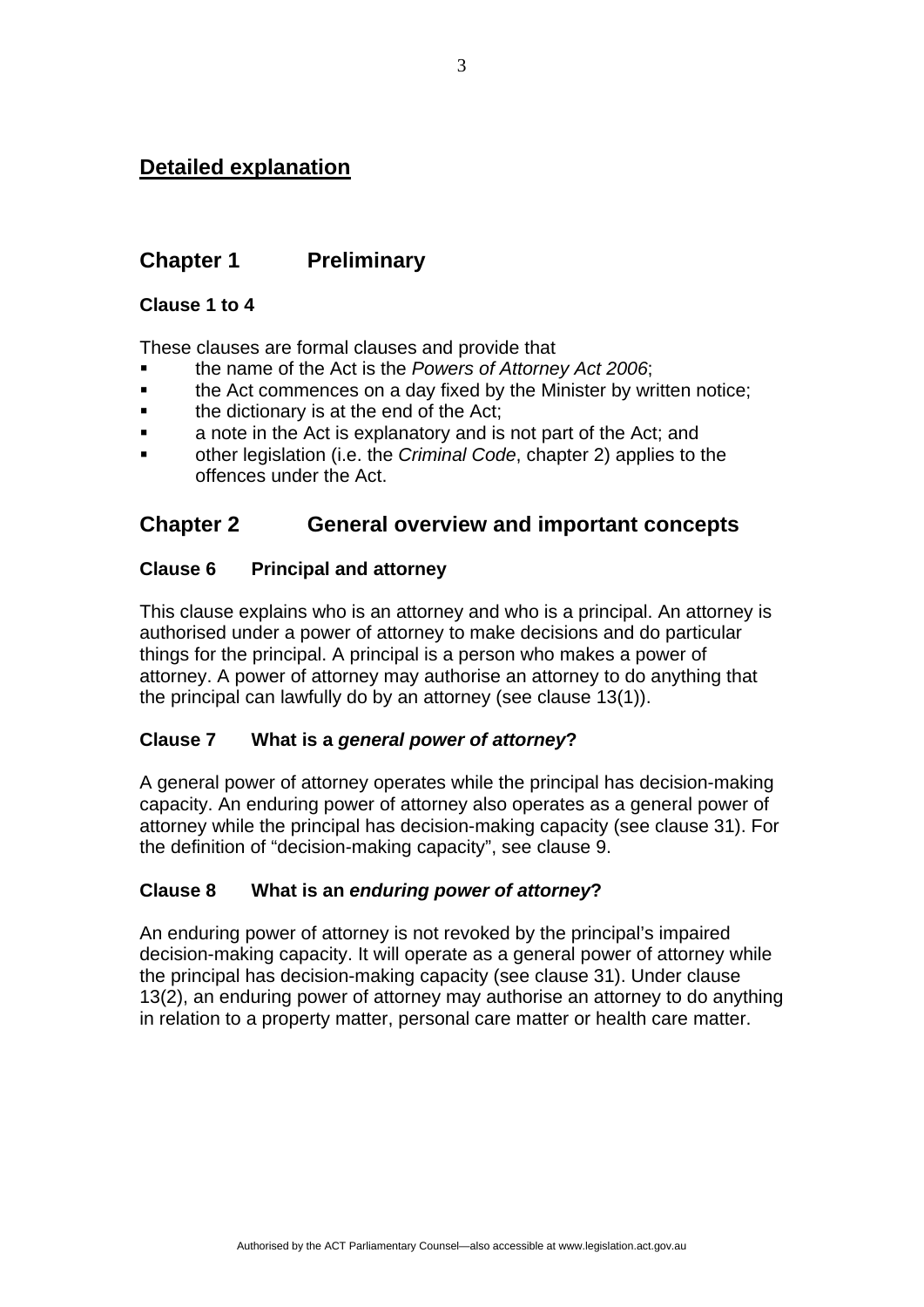## **Clause 9 What are** *decision-making capacity* **and** *impaired decision-making capacity***?**

This clause defines the terms "decision-making capacity" and "impaired decision-making capacity" in the Act. Decision-making capacity is where a person can make decisions in relation to his or her affairs and understands the nature and effect of such decisions. Impaired decision-making capacity is where a person cannot make such a decision or does not understand the nature or effect of the decisions he or she makes. A person is taken to understand the nature and effect of making a power of attorney, unless there is evidence to the contrary (see clause 18). For what is understanding the nature and effect of making a power of attorney, see clause 17. Certain attributes of a person, which are referred to in clause 91, do not mean that he or she has impaired decision-making capacity.

## **Clause 10 Meaning of** *property matter*

This clause explains that "property matter" means a matter relating to the principal's property. An enduring power of attorney may authorise the attorney do things in relation to a property matter of the principal (see clause 13(2)). Examples of property matters are listed under this clause.

#### **Clause 11 Meaning of** *personal care matter*

"Personal care matter" means a matter relating to the principal's personal care, including the principal's welfare. A personal care matter does not include a special personal matter, health care matter, or a special health care matter. Examples of health care matters are listed under this clause. An enduring power of attorney may authorise the attorney do things in relation to a personal care matter of the principal (see clause 13(2)). Clauses 12, 36 and 37, respectively, explain what are "health care matters" ,"special personal matters" and "special health care matters".

#### **Clause 12 Meaning of** *health care matter*

A health care matter is a matter relating to the principal's care, but it does not include a special health care matter. Examples of health care matters are listed under this clause. An enduring power of attorney may authorise the attorney do things in relation to a health care matter of the principal (see clause 13(2)).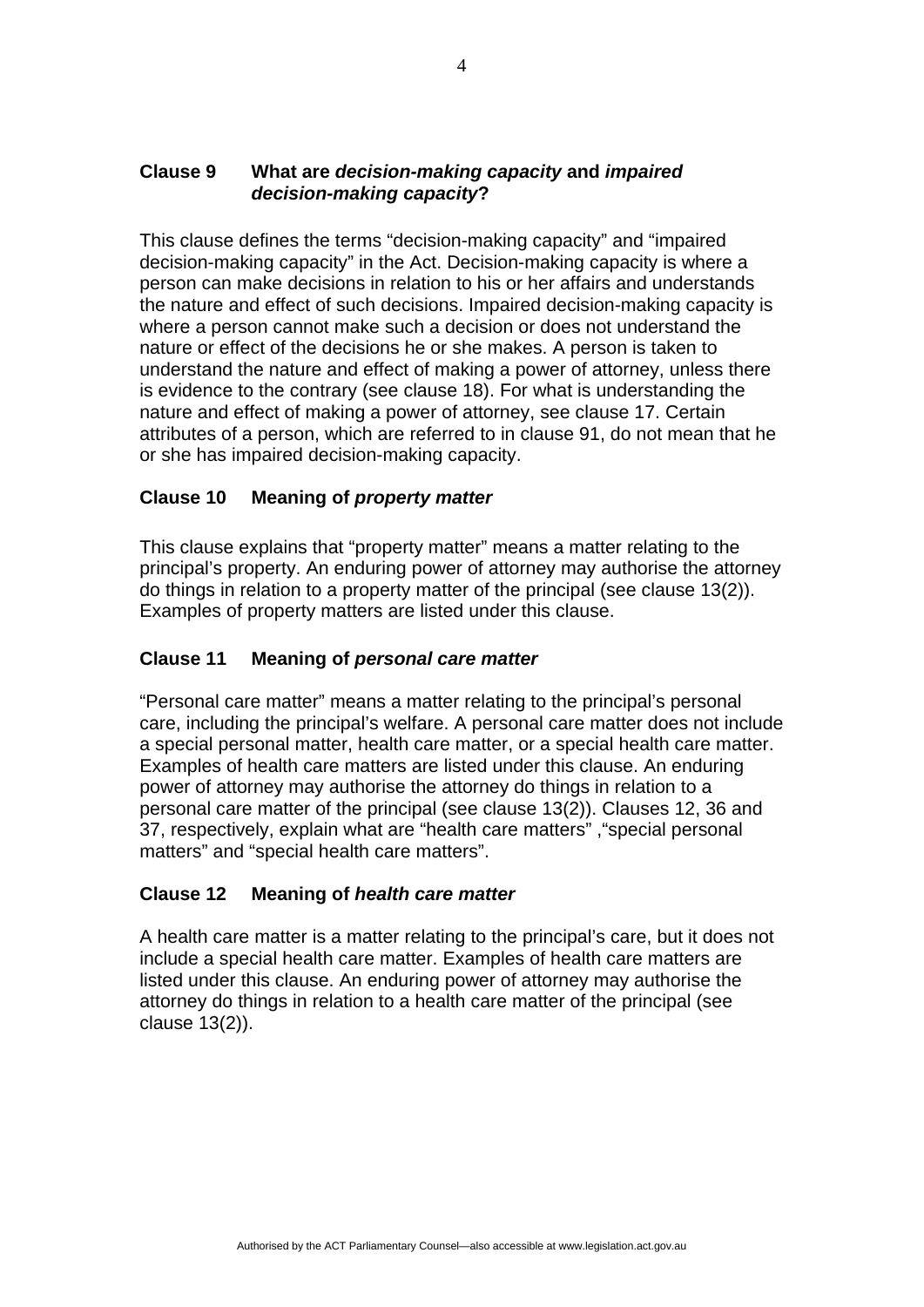# **Chapter 3 How to appoint an attorney**

# **Part 3.1 What the principal needs to do**

## **Clause 13 Authorisation of attorneys**

Clause 13 provides that an adult (the principal) may authorise 1 or more people by a power of attorney to do for the principal anything that the principal can lawfully do by an attorney. Clause 35 provides that the things a principal cannot lawfully do by an attorney are special personal matters and special health care matters, which are respectively explained in clauses 36 and 37.

This clause further provides that a principal may make an enduring power of attorney to give powers to 1 or more attorneys in relation to 1 or more property matters, personal care matters or health care matters if the principal could lawfully do them by an attorney when the principal had decision-making capacity.

#### **Clause 14 Limit on s 13 power to appoint attorneys – enduring power of attorney**

Clause 14 provides for the following matters to apply to an enduring power of attorney:

- No corporation can be an attorney for a property matter except the public trustee or a trustee company under the *Trustee Companies Act 1947*;
- A person who is bankrupt or has entered into a personal insolvency agreement cannot be an attorney for a property matter;
- No corporation can be appointed as an attorney for a personal care or health care matter;
- The public advocate can be appointed as attorney only for a personal care matter or health care matter;
- A person to whom a guardian or manager is appointed cannot make an enduring power of attorney unless the guardianship tribunal approves the provisions of the power.

## **Clause 15 Authorisation of attorneys by name or position**

This clause provides that a principal may authorise an attorney by stating the name of the attorney, or nominating the occupant of a position (however described), at a particular time or from time to time.

## **Clause 16 When and how power under power of attorney exercisable**

Clause 16 enables a principal to state in a power of attorney when, and how, power under a power of attorney is exercisable. If the power of attorney does not state when the power is exercisable, the power can be exercised once the power of attorney is made. This means that if a principal wants an enduring power of attorney to commence once the principal becomes a person with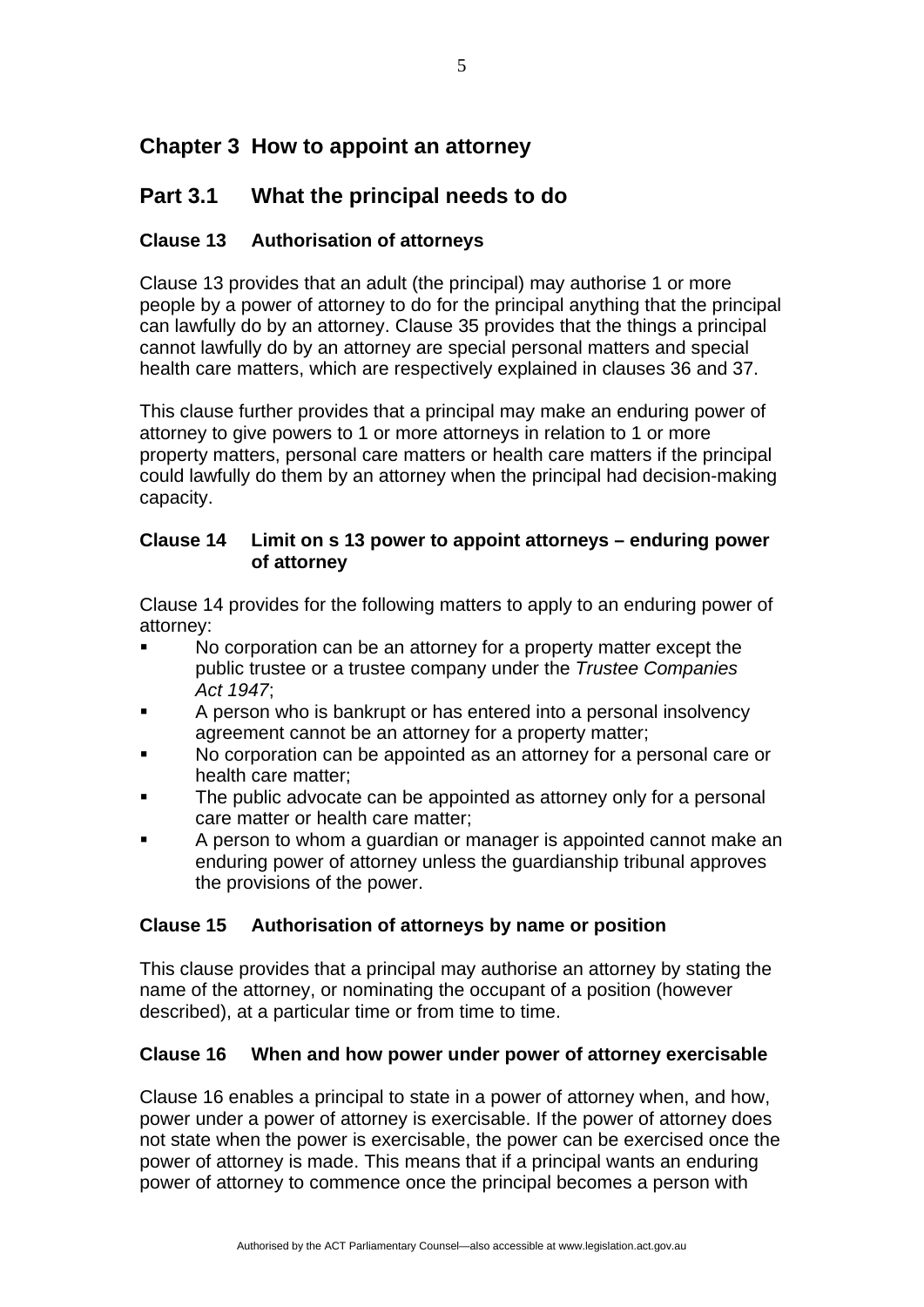impaired decision-making capacity, the principal must explicitly state that in the document. Otherwise, it commences once it is made.

## **Clause 17 Understanding nature and effect of making powers of attorney**

This clause explains what constitutes understanding the nature and effect of making a power of attorney and lists the matters that a principal must understand.

Those matters are:

- that he or she may state or limit an attorney's power;
- **that he or she may, in the power of attorney, instruct the attorney about** the exercise of the power;
- when the attorney can exercise the power under the power of attorney;
- that the attorney has the power to make decisions in relation to, and will have full control over, a matter in relation to which the attorney is to exercise power and such exercise of power is subject to terms or information included in the power of attorney about it; and
- that the principal may revoke the power of attorney at any time the principal is capable of making a power of attorney.

A principal who is making an enduring power of attorney must also understand the following additional matters:

- that the power continues even if the principal becomes a person with impaired decision-making capacity; and
- that the principal cannot effectively oversee the use of the power when the principal does not have the capacity to revoke the power of attorney.

Clause 9 defines "decision-making capacity" and "impaired decision-making capacity".

## **Clause 18 Presumption principals understand nature and effect of making powers of attorney**

It is presumed that a person making a power of attorney understands the nature and effect of making it. This is subject to there being no evidence to the contrary.

# **Part 3.2 Technical side**

## **Clause 19 Formal requirements for powers of attorney**

This clause provides how a power of attorney must be signed. The principal or someone for the principal must sign the power of attorney. A person signing for a principal does it by direction, and in the presence of, the principal. Clause 20 provides who is eligible to sign a power of attorney for the principal.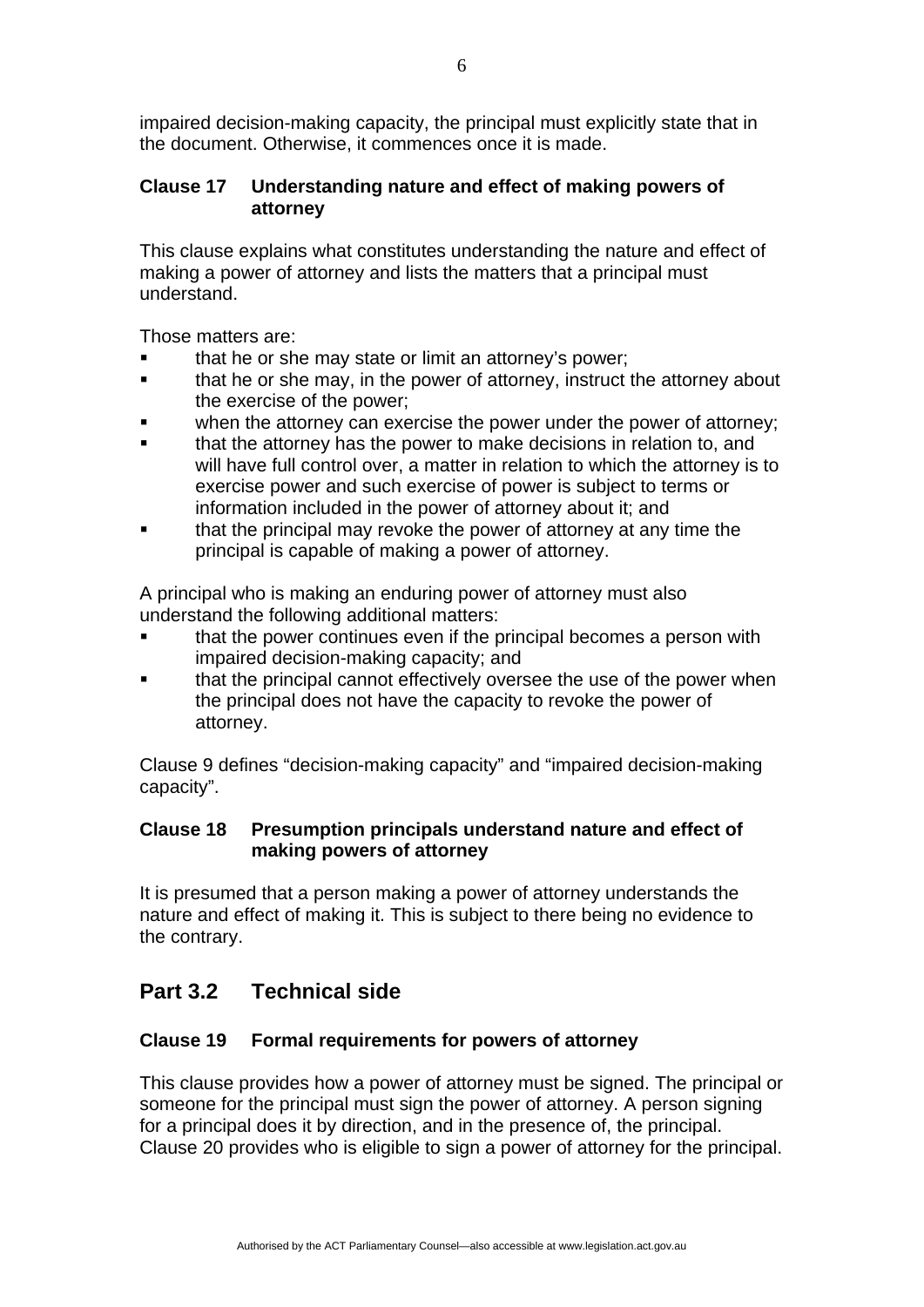The power of attorney must also be signed and dated by two adult witnesses in the presence of the principal and each other. It should contain a certificate signed by each witness in accordance with clause 22**.** Clause 21 provides who can be a witness to a power of attorney.

### **Clause 20 Who can sign for the principal?**

Clause 20 provides that a person who signs a power of attorney for the principal should be an adult, is not a witness for the power of attorney, and is not an attorney for the principal.

## **Clause 21 Who can be a witness?**

Clause 21 provides that a person signing the power of attorney for the principal, the attorney or a child cannot be a witness to a power of attorney. It also provides that only one of the witnesses can be a relative of the principal or of the attorney. For an enduring power of attorney, one witness must be a person authorised to witness the signing of a statutory declaration.

Schedule 2 of the Statutory Declarations Regulations 1993 of the Commonwealth lists the persons before whom a statutory declaration may be made (i.e. persons who could witness the signing of a statutory declaration).

## **Clause 22 Certificates by witnesses to powers of attorney**

Clause 22 requires a power of attorney to contain a witness certificate. A certificate in a power of attorney must be signed by each witness and state that the principal signed the power of attorney voluntarily in the presence of the witness; and at the time, the principal appeared to the witness to understand the nature and effect of making the power of attorney.

Where a power of attorney is signed for the principal, the certificate must state that the principal directed the person to sign the power of attorney for the principal, the principal gave the direction voluntarily in the presence of the witness; the person signed the power of attorney in the presence of the principal and the witness, and at the time, the principal appeared to the witness to understand the nature and effect of making the power of attorney.

## **Clause 23 Enduring power of attorney is ineffective for attorney unless accepted**

This clause applies to an enduring power of attorney. An attorney will need to sign the acceptance in the document of his or her appointment as attorney. Only if the attorney signs the acceptance is the enduring power of attorney effective in relation to that attorney (i.e. the attorney could exercise powers under it).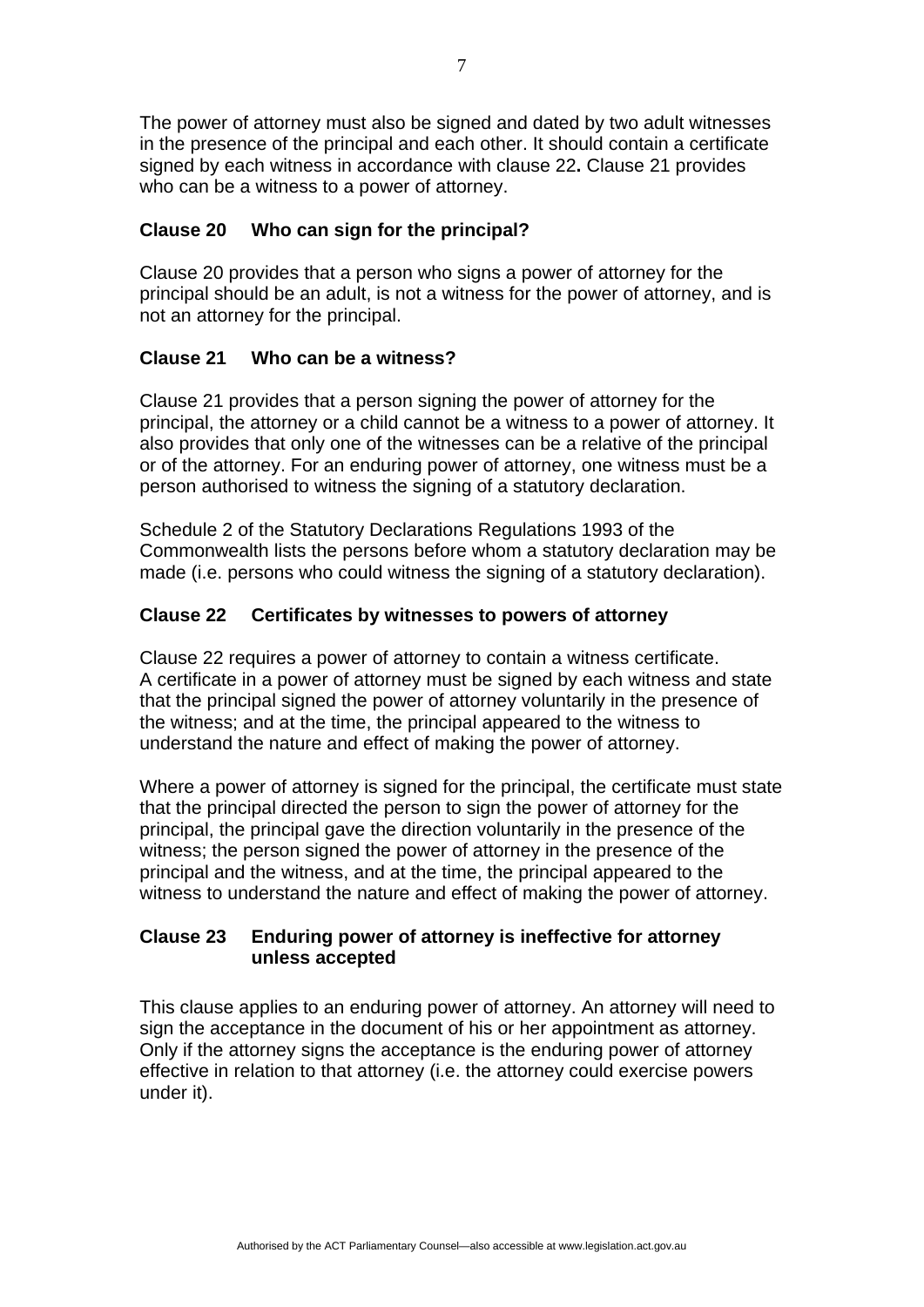Where more than one attorney is appointed under an enduring power of attorney, only those who have accepted the appointment could act (see clause 28).

### **Clause 24 Powers of attorney may be made outside ACT**

A power of attorney under the proposed legislation may be made in or outside the ACT.

## **Part 3.3 Appointment of 2 or more attorneys**

#### **Clause 25 Appointment of 2 or more attorneys under power of attorney**

This clause enables a principal to appoint more than one attorney in a power of attorney and authorise them to act together or separately, or in any combination. The principal may also authorise different attorneys to act in different circumstances, on the happening of different events, or in relation to different matters.

## **Clause 26 Multiple attorneys usually joint**

Clause 26 provides that unless otherwise stated in a power of attorney multiple attorneys exercise the power together (i.e. they cannot act separately). This is the existing legal presumption.

#### **Clause 27 If multiple attorneys cannot exercise power unanimously**

Where a principal who made an enduring power of attorney does not now have capacity and it is impracticable or impossible for multiple attorneys to exercise the power that must be exercised together unanimously, one or more of the attorneys, or another interested person, may apply to the guardianship tribunal for directions or an order. An interested person may be a relative, the public advocate, the public trustee, or the principal's guardian or manager. Clause 74 states who is an interested person for a power of attorney.

#### **Clause 28 Effect of joint attorney not accepting enduring power of attorney**

Where an enduring power of attorney authorises three or more attorneys to exercise a power together but not separately and does not require a stated number of attorneys to accept the power of attorney, this clause enables at least two of the attorneys who have accepted the enduring power of attorney to exercise the power.

However, this will not apply where the enduring power of attorney requires a stated number of attorneys to exercise a power together. In that case, the stated number of attorneys must accept the power before it could be exercised.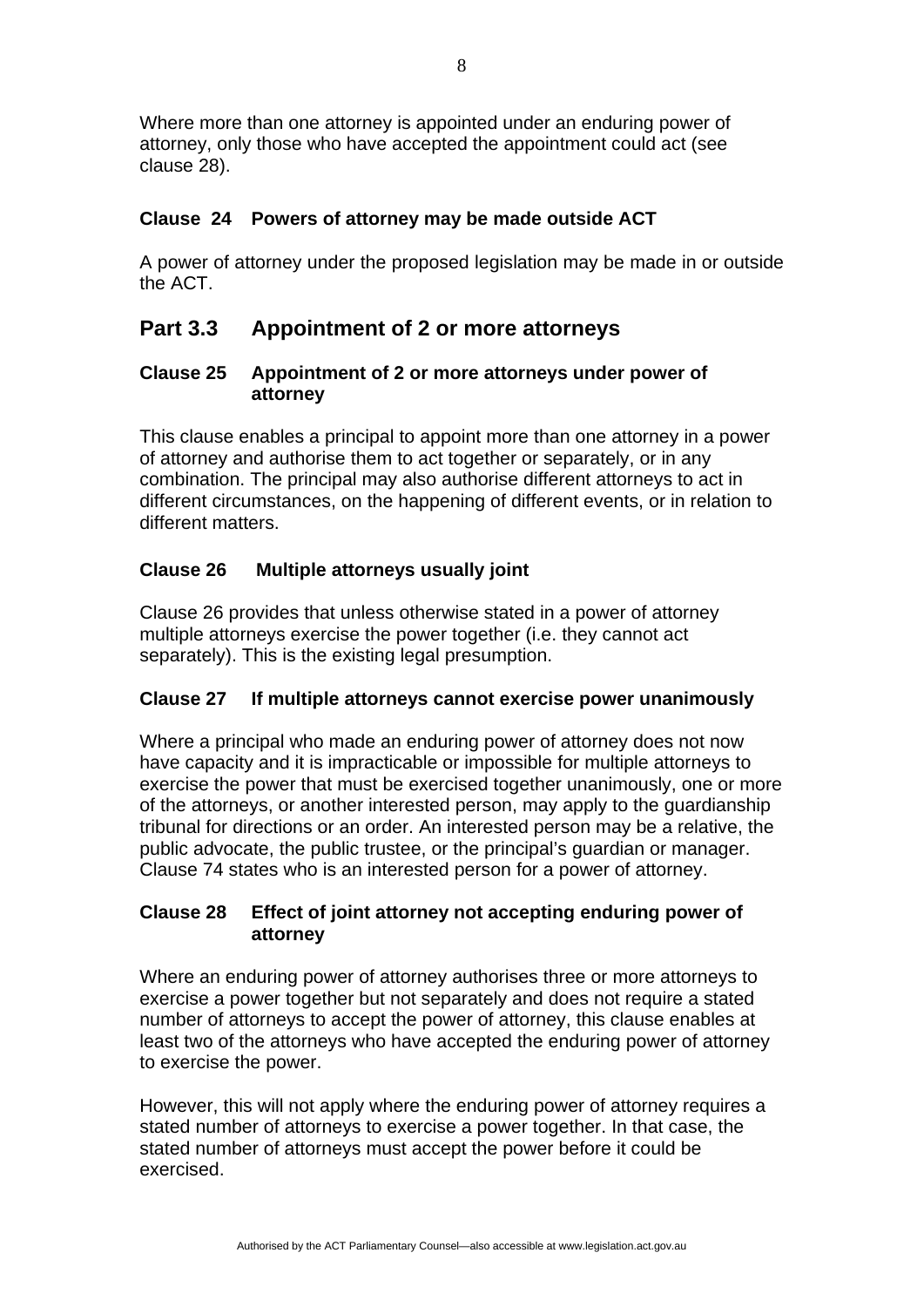# **Chapter 4 Operation of powers of attorney**

## **Part 4.1 Operation of powers of attorney generally**

## **Clause 29 Powers of attorney are deeds**

This clause clarifies that a power of attorney that complies with the proposed legislation is taken to be a deed, even though it is not expressed to be a deed or to be sealed. An instrument amending, or revoking, a power of attorney is also a deed.

## **Clause 30 Power of principal to act despite powers of attorney**

Clause 30 clarifies that even after giving a power of attorney, a principal can do anything that the principal is otherwise legally capable of doing.

### **Clause 31 How do enduring powers of attorney operate while principal has capacity?**

Unless otherwise stated in an enduring power of attorney, it will start operating from the time it is made. At that time the principal would have decision-making capacity. This clause provides that an enduring power of attorney will operate as a general power of attorney during the period the principal has decision-making capacity. The enduring power of attorney is not revoked by the principal becoming a person with impaired decision-making capacity (see clause 8). Where the principal wants the enduring power of attorney to start operating from the time he or she becomes a person with impaired decision-making capacity, the principal must state it in the document (see clause16).

# **Part 4.2 Operation of enduring powers of attorney**

#### **Clause 31 Enduring powers of attorney—principal's impaired decision-making capacity**

This clause clarifies that an enduring power of attorney in relation to a matter is not revoked by the principal becoming a person with impaired decision-making capacity either generally or for the matter. Where an attorney can exercise a power in relation to a matter before the principal becomes a person with impaired decision-making capacity, that power can be exercised while the principal has impaired decision-making capacity even if a condition before exercising the power has not been satisfied.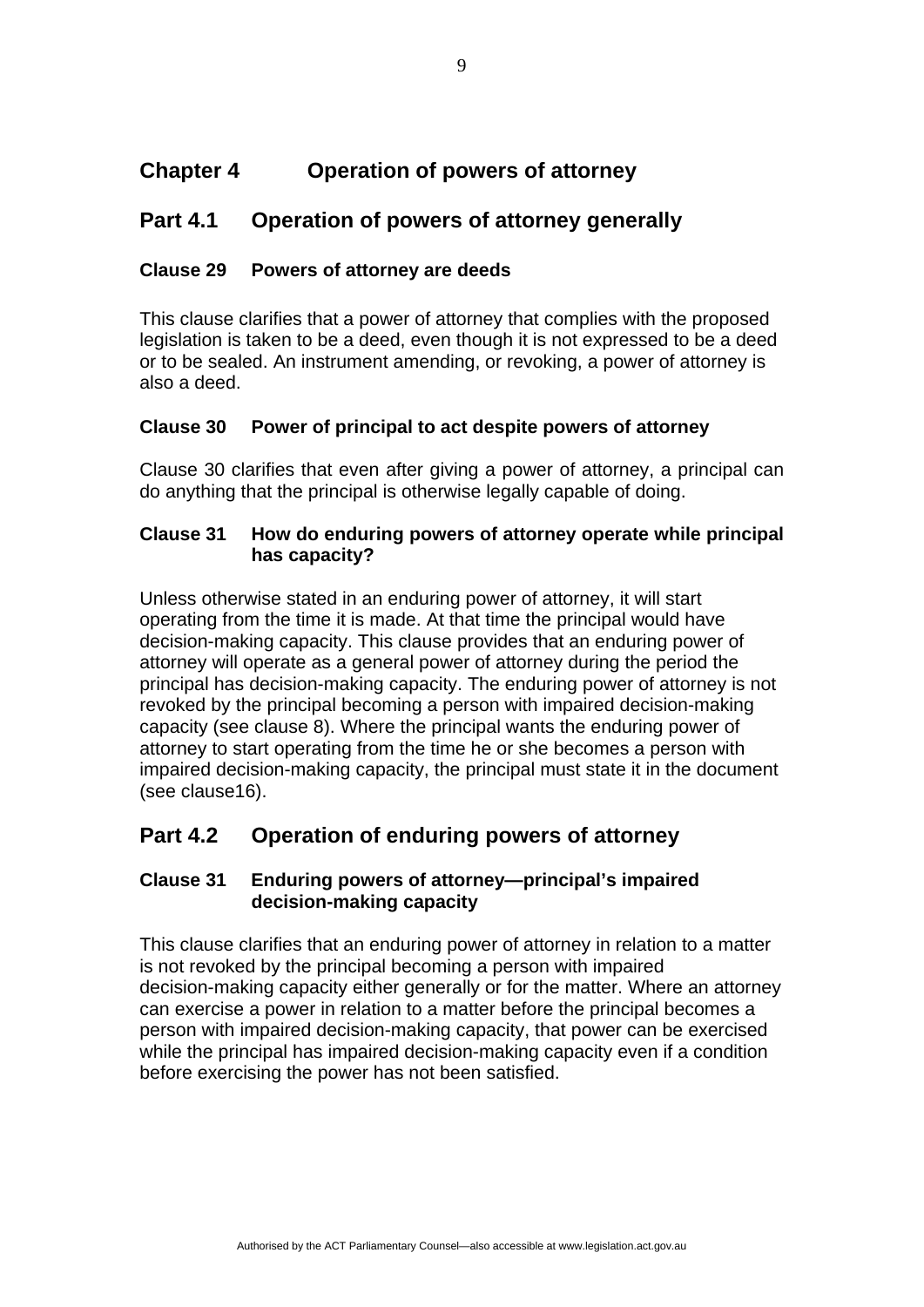# **Part 4.3 Things attorneys can and cannot do**

# **Division 4.3.1 Things attorneys can and cannot do generally**

## **Clause 33 Others acting for attorney**

Clause 33 provides for an attorney to authorise someone else to exercise the attorney's powers. Examples of such authorised persons are a substitute, delegate or subattorney. An attorney under a general power of attorney can authorise someone else to exercise the attorney's powers unless the document provides otherwise. However, an attorney under an enduring power of attorney cannot do so unless the document expressly allows it. The person to whom an attorney under an enduring power of attorney may give authority should be a person who could be appointed as an attorney under an enduring power of attorney, and also is known to the principal, or was known to the principal when the principal had decision-making capacity. The clause also clarifies that a person authorised by an attorney is taken to be an attorney for the Act.

## **Clause 34 Powers of attorney do not generally give authority to benefit attorneys**

This provision prohibits an attorney from conferring on him or her any benefits unless the power of attorney expressly authorises the giving of the benefit of that kind to the attorney.

## **Clause 35 Things that cannot be lawfully done by attorneys**

Special personal matters and special health matters are matters very personal to a principal. They are set out in clauses 36 and 37 respectively. Clause 35 clarifies that a person cannot authorise an attorney under a power of attorney to do anything relating to those matters. These matters are those that are currently not allowed for an attorney to do.

#### **Clause 36 Special personal matters**

This clause lists special personal matters. They are:

- making or revoking the principal's will;
- making or revoking a power of attorney or enduring power of attorney for the principal;
- exercising the principal's right to vote in a Commonwealth, Territory, State or local government election or referendum;
- consenting to the adoption of a child of the principal under 18 years of age; and
- consenting to the marriage of the principal.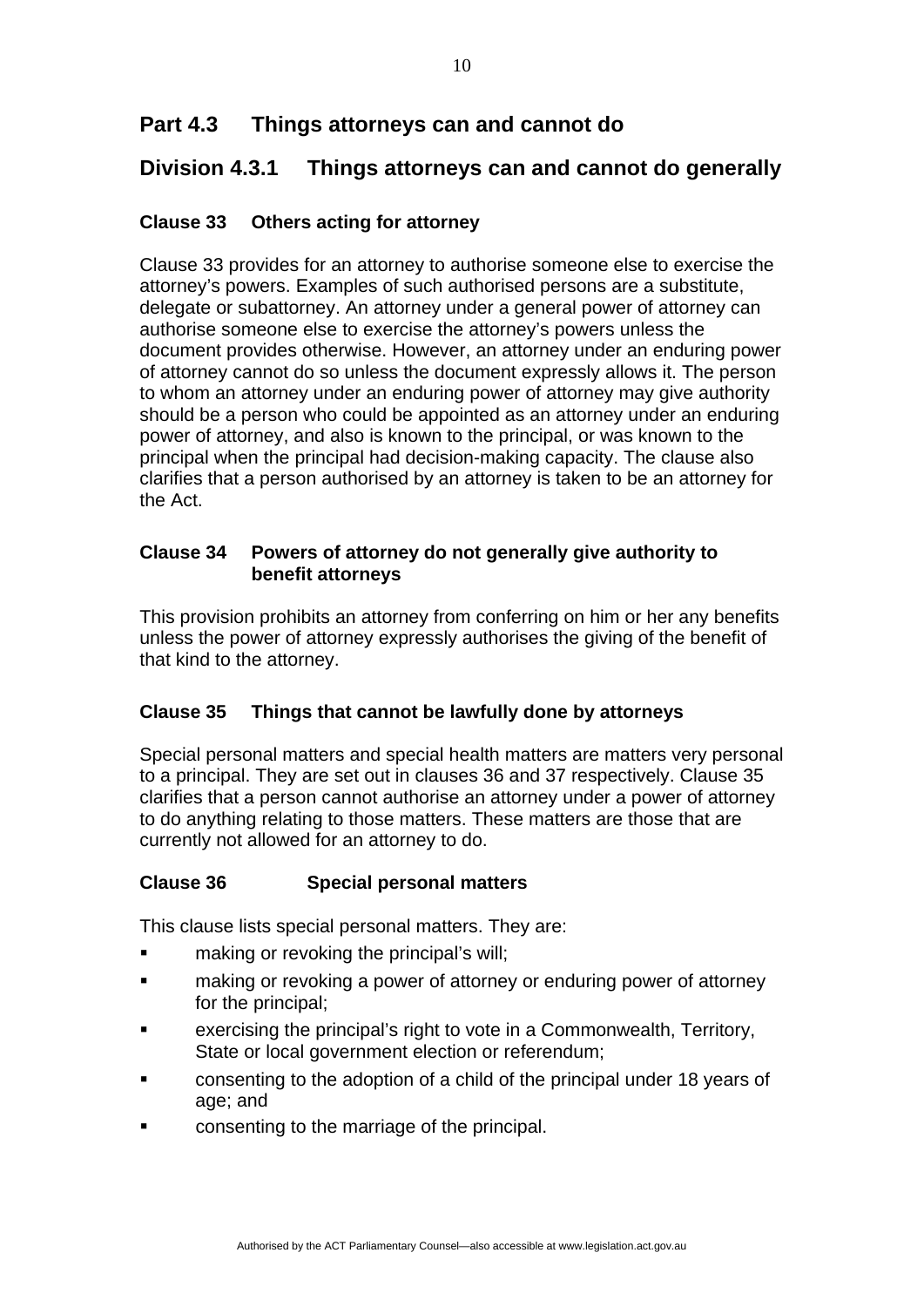#### **Clause 36 Special health care matters**

This clause lists special health care matters. They are:

- removal of non-regenerative tissue from the principal while alive for donation to someone else;
- sterilisation of the principal if the principal is, or is reasonably likely to be, fertile;
- termination of the principal's pregnancy;
- **EXECT** participation in medical research or experimental health care;
- treatment for mental illness;
- electroconvulsive therapy or psychiatric surgery; and
- health care prescribed by regulation.

This clause also defines certain terms occurring in the provision.

## **Division 4.3.2 Things attorneys can and cannot do under enduring powers of attorney**

## **Clause 38 Enduring powers of attorney do not generally confer authority to give gifts**

An attorney under an enduring power of attorney cannot give gift of any property of the principal if the document does not expressly authorise the making of the gift.

#### **Clause 39 Express general authority to give gifts in enduring powers of attorney**

This clause deals with an enduring power of attorney which gives a general authorisation to make gifts. A general authorisation allows the following gifts:

- a gift made to a relative or close friend of the principal for a celebration or special event;
- a gift that is a donation of a kind that
	- o the principal made when the principal had decision-making capacity; or
	- o the principal might reasonably be expected to make.

The value of a gift under a general authorisation should be reasonable, taking into consideration the principal's financial circumstances and the size of the principal's estate. An attorney, or a charity with which the attorney has a connection, may also receive gifts under a general authorisation to make gifts.

The purpose of this clause is to enable an attorney under an enduring power of attorney to give effect to the acts of good will or gratitude that the principal wishes to continue even after he or she becomes a person with impaired decision-making capacity.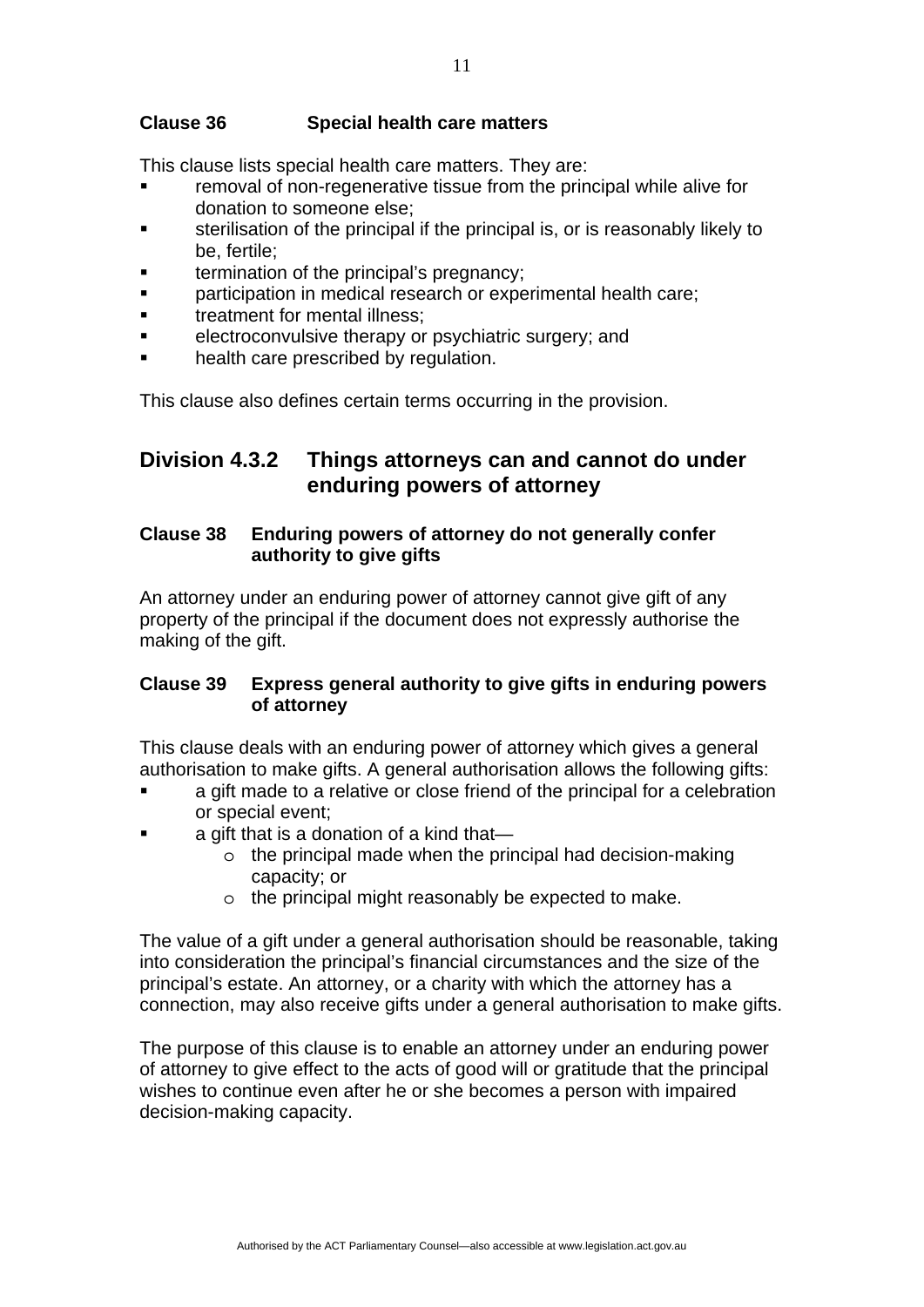### **Clause 40 Express general authority to provide for reasonable living expenses in enduring powers of attorney**

An enduring power of attorney may include a provision authorising the payment of reasonable living expenses (however described) for a named person. This clause provides that such authority covers only the payment of reasonable costs of the following in relation to the person named:

- **•** housing:
- food;
- **education:**
- **transportation:**
- medical care and medication.

The enduring power of attorney may expressly provide otherwise. In working out what are reasonable costs, the principal's financial circumstances and the size of the principal's estate must be taken into consideration.

This clause and the next clause 41 (Powers to maintain principal's dependants) will be helpful to an attorney to continue to support the principal's near and dear ones and dependants during the period of the principal's impaired decision-making capacity. These provisions would also, to some extent, avoid any disputes arising in relation to the principal's duty or wish to provide for these persons.

#### **Clause 41 Powers to maintain principal's dependants**

This clause enables an attorney for a property matter under an enduring power of attorney to provide from the principal's estate for the needs of a dependant of the principal. The attorney could provide for the dependant's maintenance not more than what is reasonable considering all the circumstances and, in particular, the principal's financial circumstances.

# **Part 4.4 Obligations of attorneys and others**

## **Division 4.4.1 Obligations of all attorneys**

#### **Clause 42 Conflict transactions**

Clause 42 prohibits an attorney from entering into a conflict transaction. The attorney could enter into such a transaction only if the principal authorises the transaction in the power of attorney. The principal may also authorise conflict transactions of a kind or conflict transactions generally.

This provision also explains what is a conflict transaction. A transaction is a conflict transaction which results, or may result, in conflict between the duty of an attorney towards the principal, and either (i) the interests of the attorney, or a relative, business associate or close friend of the attorney, or (ii) another duty of the attorney.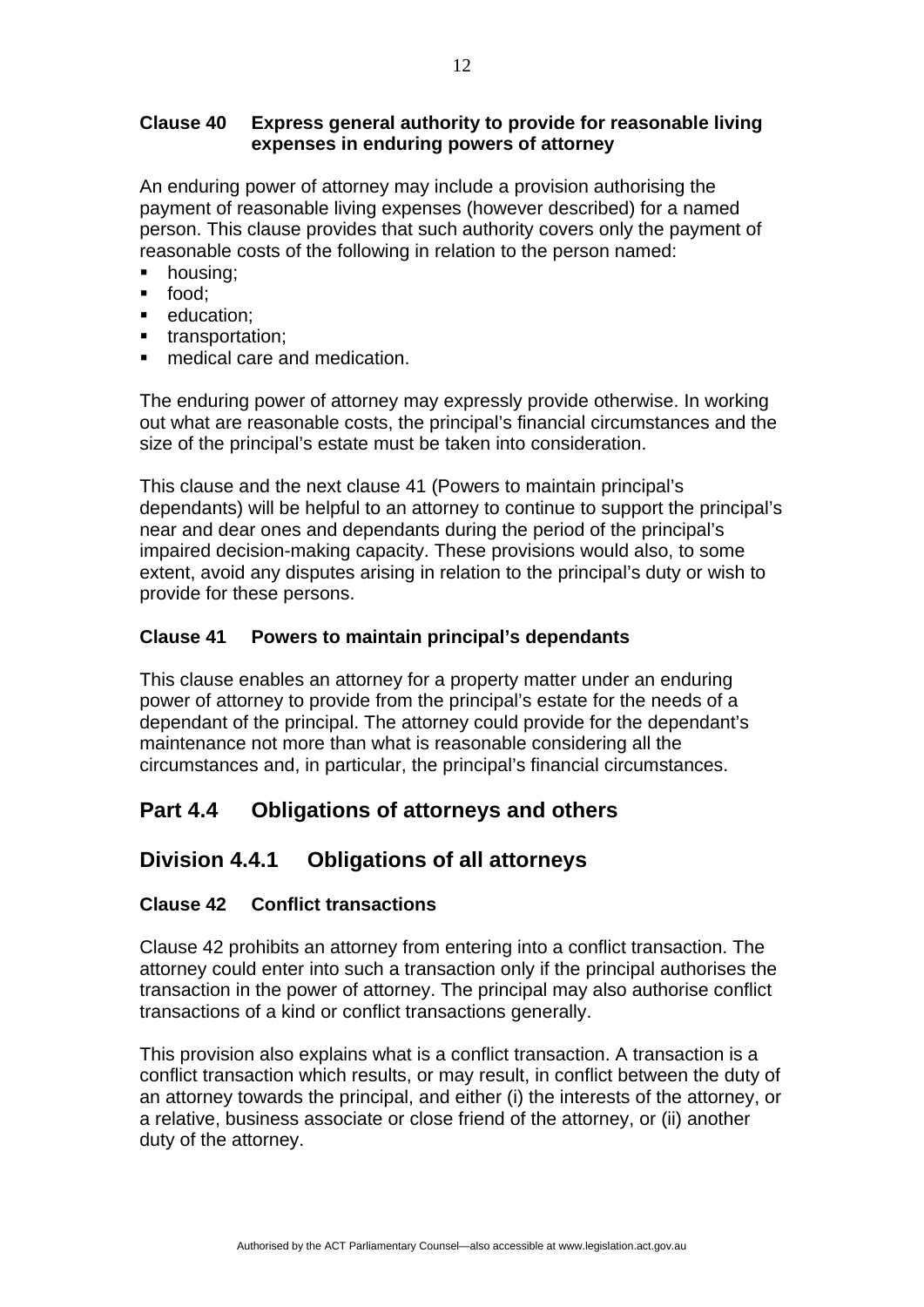A transaction is not a conflict transaction only because the transaction involves a property in relation to which the attorney and the principal has a joint interest or the attorney acquires such a joint interest. It is also not a conflict transaction where the attorney obtains a loan or gives a guarantee or indemnity in relation to such transactions. Joint interest for the purpose of this provision includes an interest as a joint tenant or tenant in common.

### **Clause 43 Obligation of attorneys to keep interested people informed**

Clause 43 provides for the obligation of an attorney to inform certain events to certain persons. Where the attorney resigns as attorney under a power of attorney, or the attorney's authorisation under a power of attorney is revoked, or where a court or the guardianship tribunal makes an order that affects the attorney's authorisation, the attorney must notify any other attorney or person authorised to exercise the attorney's powers. Clause 33 provides for others who may be authorised by an attorney to exercise the attorney's powers.

The attorney must notify each person dealing with the attorney about an order of the court or guardianship tribunal that affects the attorney's authorisation. The attorney does not need to notify a person if the attorney believes on reasonable grounds that that person already knows about the event.

## **Division 4.4.2 Obligations of attorneys under enduring power of attorney—principal with impaired decision-making capacity**

#### **Clause 44 Principles for attorneys under enduring powers of attorney**

This clause applies to an attorney under an enduring power of attorney where the principal has impaired decision-making capacity. Such attorney is required to comply with the general principles set out in schedule 1 to the Act to the maximum extent possible. The general principles ensure that an attorney respects the rights of the principal who has impaired decision-making capacity. Clause 52 enables the court to consider the extent to which an attorney has acted consistently with the principles for deciding whether the attorney should be relieved of liability for a breach of law.

## **Clause 45 Right of attorneys to information—enduring powers of attorney**

This clause provides for the right of an attorney under an enduring power of attorney, if the principal has impaired decision-making capacity, to all the information that the principal would have been entitled to if the principal had decision-making capacity. A person who has custody or control of the available information must disclose the information to the attorney if asked. The attorney's right under this provision is subject to any contrary intention, or express limitation, in the enduring power of attorney.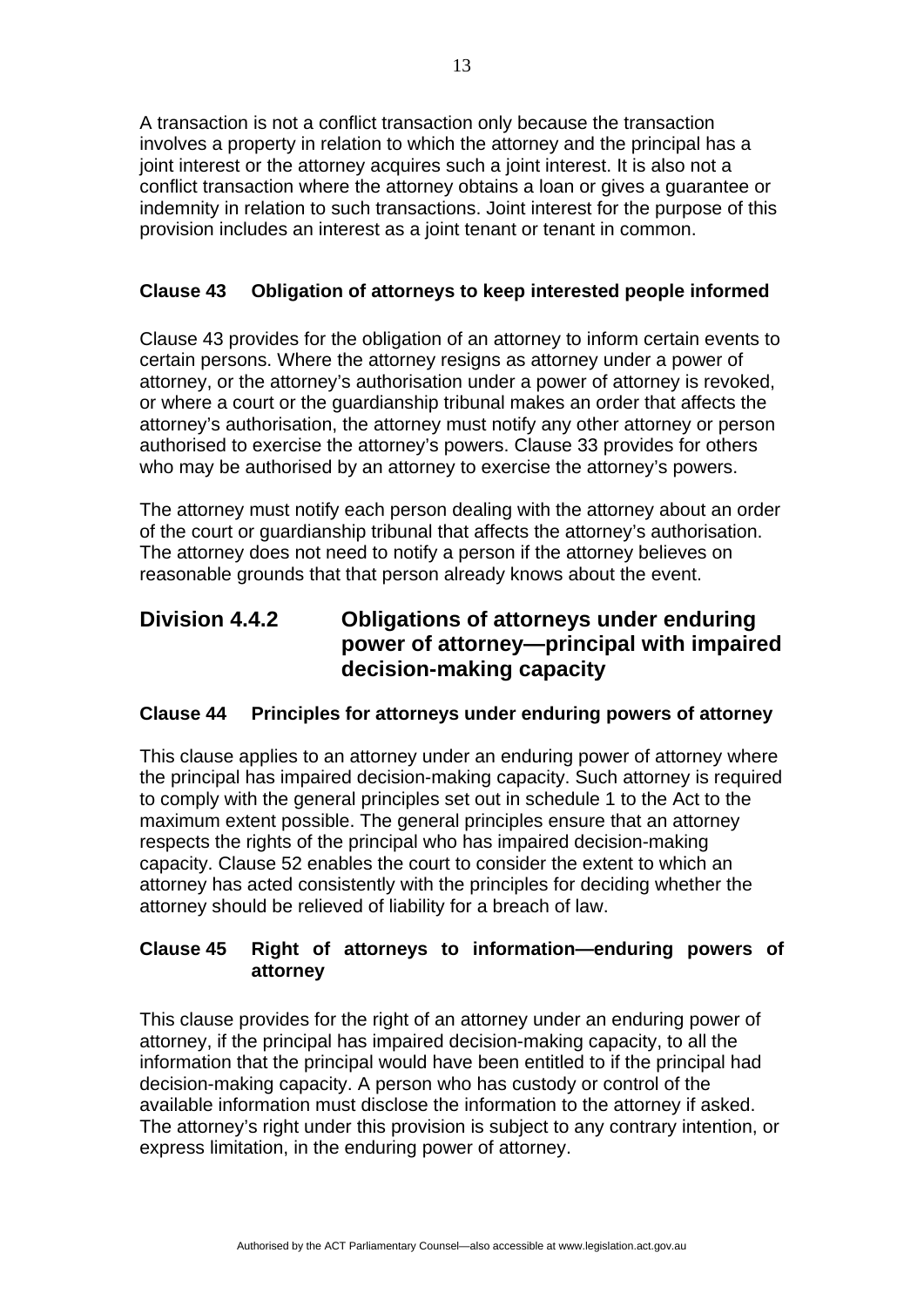## **Clause 46 Conditions on exercise of power in relation to medical treatment—enduring powers of attorney**

Clause 46 provides for conditions that an attorney under an enduring power of attorney must comply with if the attorney is to ask for withholding or withdrawing medical treatment from the principal where the principal has impaired decision-making capacity.

The attorney is required to consult a doctor about the nature of the principal's illness, any alternative forms of treatment available to the principal, and the consequences to the principal of remaining untreated. The attorney must also believe on reasonable grounds that the principal would ask for the medical treatment to be withheld or withdrawn if the principal could make a rational judgment, and were to give serious consideration to the principal's own health and wellbeing. An attorney must not exercise power under this provision unless the attorney complies with these requirements.

## **Clause 47 Keeping records—enduring powers of attorney**

This provision obliges an attorney for a property matter under an enduring power of attorney to keep accurate records and accounts of all dealings and transactions made under the power while the principal has impaired decision-making capacity.

### **Clause 48 Keeping property separate—enduring powers of attorney**

This provision obliges an attorney for a property matter under an enduring power of attorney to keep the attorney's property separate from the principal's property while the principal has impaired decision-making capacity. Property includes money and financial assets (see Dictionary). This obligation does not apply to property owned jointly by the principal and attorney, and does not affect any other obligation imposed under territory law.

# **Division 4.4.3 Obligations in relation to health care**

## **Clause 49 Obligations on health care facilities in relation to powers of attorney**

Clause 49 provides for the obligation of the person in charge of a health care facility to find out whether a person receiving care at the facility has an enduring power of attorney for personal care matters or health care matters. For this purpose, the person in charge of the facility must take reasonable steps to ensure that:

- the person is asked whether he or she has such an enduring power of attorney;
- if the person has it, a copy of the power of attorney is kept with the person's records; and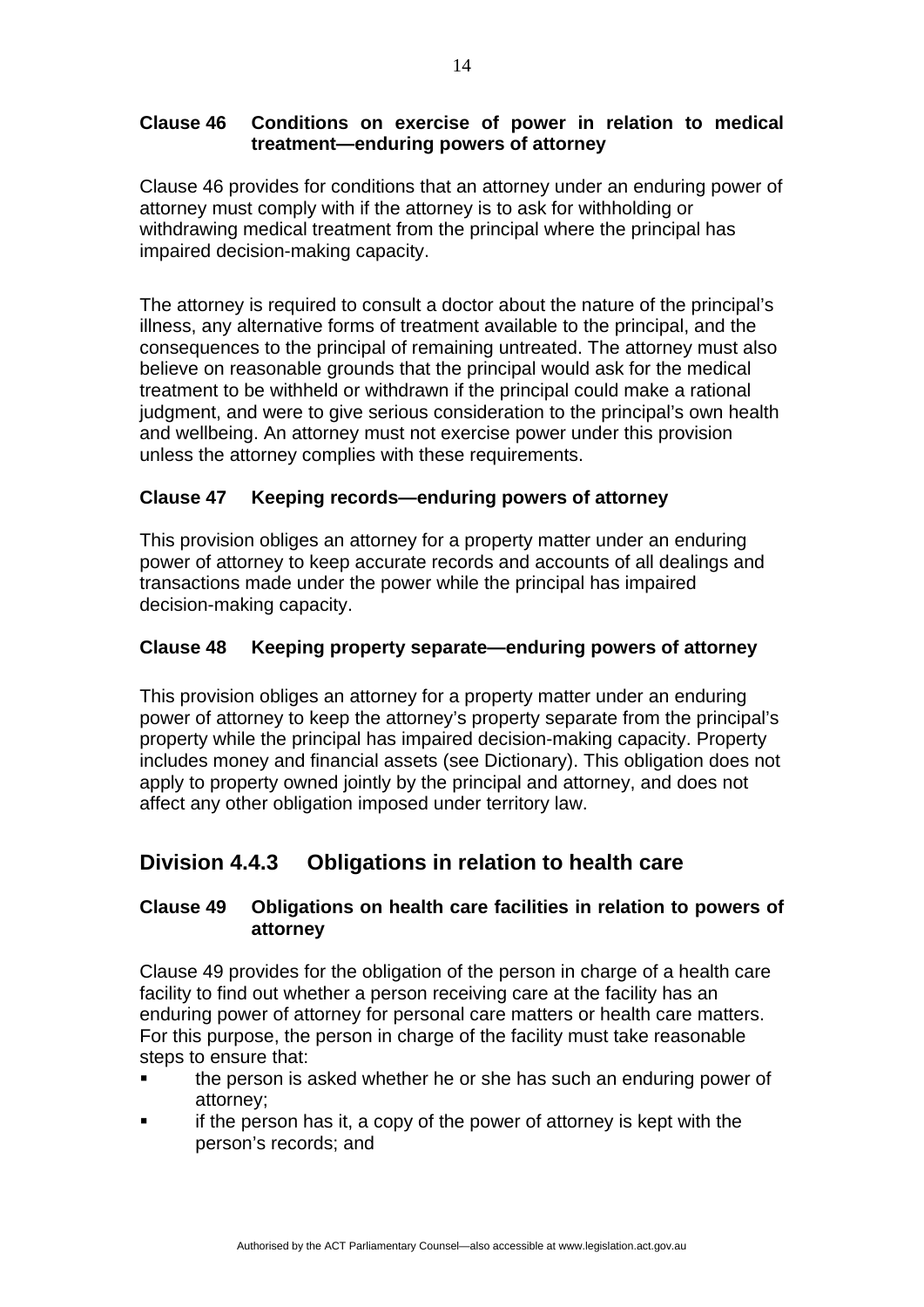a process is in place to periodically check the currency of powers of attorney kept.

This obligation would enable the facility to exercise care to act with proper authorisation where the facility needs to deal with an attorney. Further, this would be a measure that the facility would need to take to protect the cared person.

# **Part 4.5 If attorneys do not comply with Act**

## **Clause 50 Compensation for failure to comply with Act**

This is a specific provision relating to statutory compensation for a loss caused to a principal by the attorney where the attorney has failed to comply with this legislation. Statutory compensation may be ordered whether or not the attorney has been convicted for an offence in relation to the failure.

The Supreme Court may order the attorney to compensate the principal or, if the principal has died, his or her estate for the loss. However, there is a time limit for making application to the court. If the principal or attorney has died, an application for compensation must be made within 6 months after the day of the death. If both have died, the application must be made within 6 months after the day of the first death. The court may extend the application time.

## **Clause 51 Compensation under s 50 and later civil proceeding**

Clause 51 provides that where compensation was paid under clause 50 for an attorney's non-compliance with the Act, it must be taken into account in assessing damages in a civil proceeding brought relating to the same non-compliance. The purpose of this provision is to prevent enrichment from obtaining compensation more than once on the same ground.

## **Clause 52 Relief from personal liability by court**

Clause 52 proposes to enable a court to relieve an attorney from personal liability for a contravention of this legislation, if it considers that the attorney acted honestly and reasonably and ought fairly to be excused for the contravention. Under this provision, the court would need to balance the subjective (i.e. whether the attorney acted honestly) and objective (i.e. whether the attorney acted reasonably) standards before making a decision.

For relieving an attorney under an enduring power of attorney from personal liability for the contravention, the court is required to consider the extent to which the attorney has acted consistently with the general principles. Schedule 1 provides the general principles that an attorney under an enduring power of attorney must comply with where the principal has impaired decision-making capacity. Clause 44 provides for the obligation of such an attorney to comply with the general principles.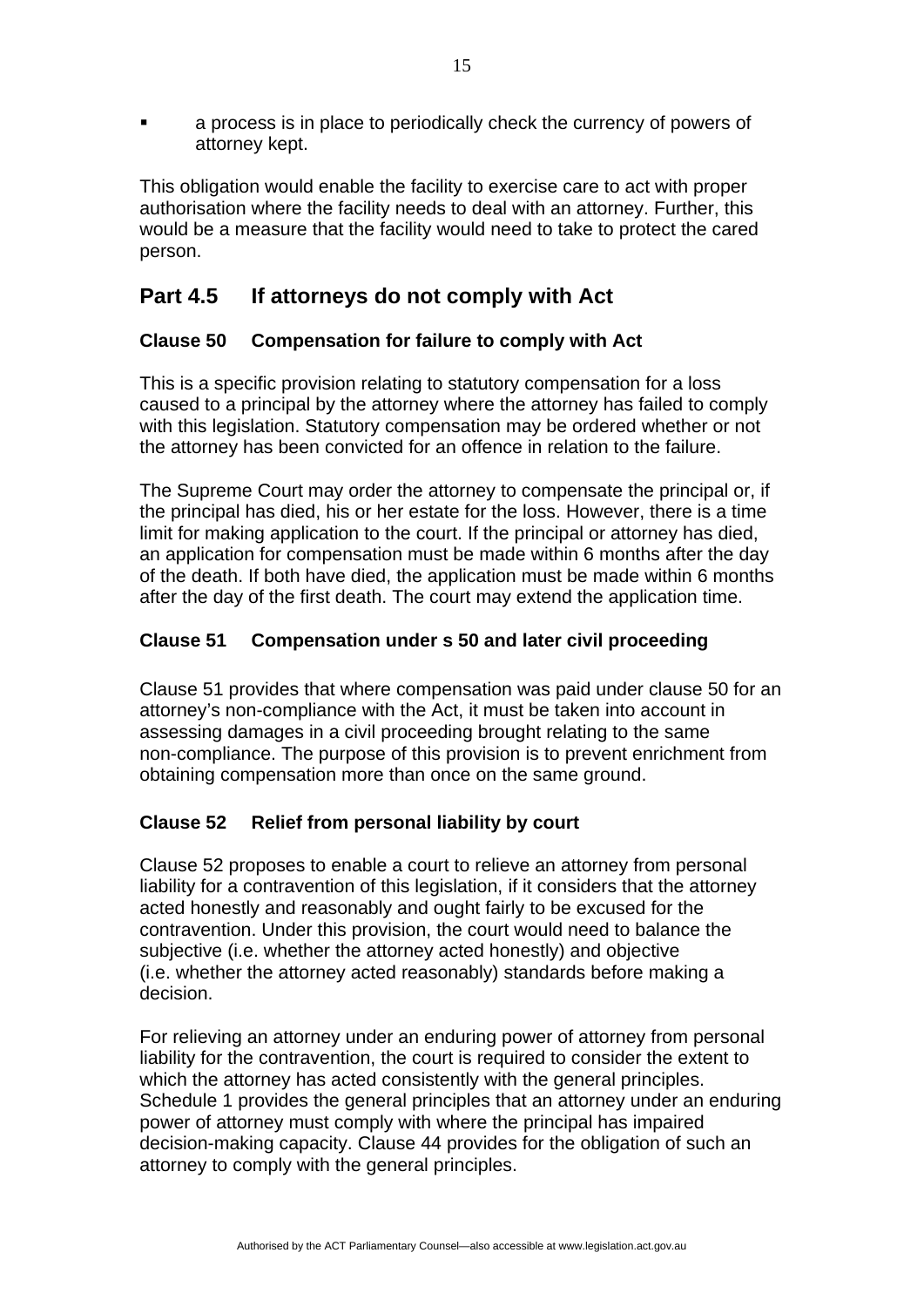# **Chapter 5 Ending powers of attorney**

#### **Clause 53 Resignation of attorney's authorisation under power of attorney**

This provision enables an attorney to resign by written notice given to the principal. However, an attorney for a matter under an enduring power of attorney will need the leave of the guardianship tribunal if he or she wants to resign when the principal has impaired decision-making capacity for the matter.

Matters in relation to which an attorney under an enduring power of attorney are authorised to act may be financial matters, personal care matters and health care matters (see clauses 10, 11 and 12).

Where there is no other attorney to act under an enduring power of attorney the guardianship tribunal may, under the guardianship legislation, appoint a guardian for the principal.

This clause also clarifies that a power of attorney is revoked in relation to a resigning attorney. The power of attorney would continue to be valid in relation to any other attorneys who are authorised to act, for example where the document empowers 2 or more attorneys to act separately (see clause 25 (Appointment of 2 or more attorneys under power of attorney), and clause 65 (Multiple attorneys with separate powers – effect of revocation of powers of some attorneys)).

#### **Clause 54 No irrevocable powers of attorney**

This provision clarifies that a power of attorney may be revoked in accordance with the Act, whether or not the power states otherwise. This means no irrevocable powers of attorney could be made under this legislation. Clause 153 preserves the validity of irrevocable powers of attorney made before the commencement of the Act.

#### **Clause 55 Advice of revocation of powers of attorney**

Clause 55 applies where a principal revokes a power of attorney. The principal must take reasonable steps to tell all attorneys affected by the revocation.

#### **Clause 56 Revocation of powers of attorney according to its terms**

This provision clarifies that a power of attorney is revoked when it ceases to have effect according to its terms.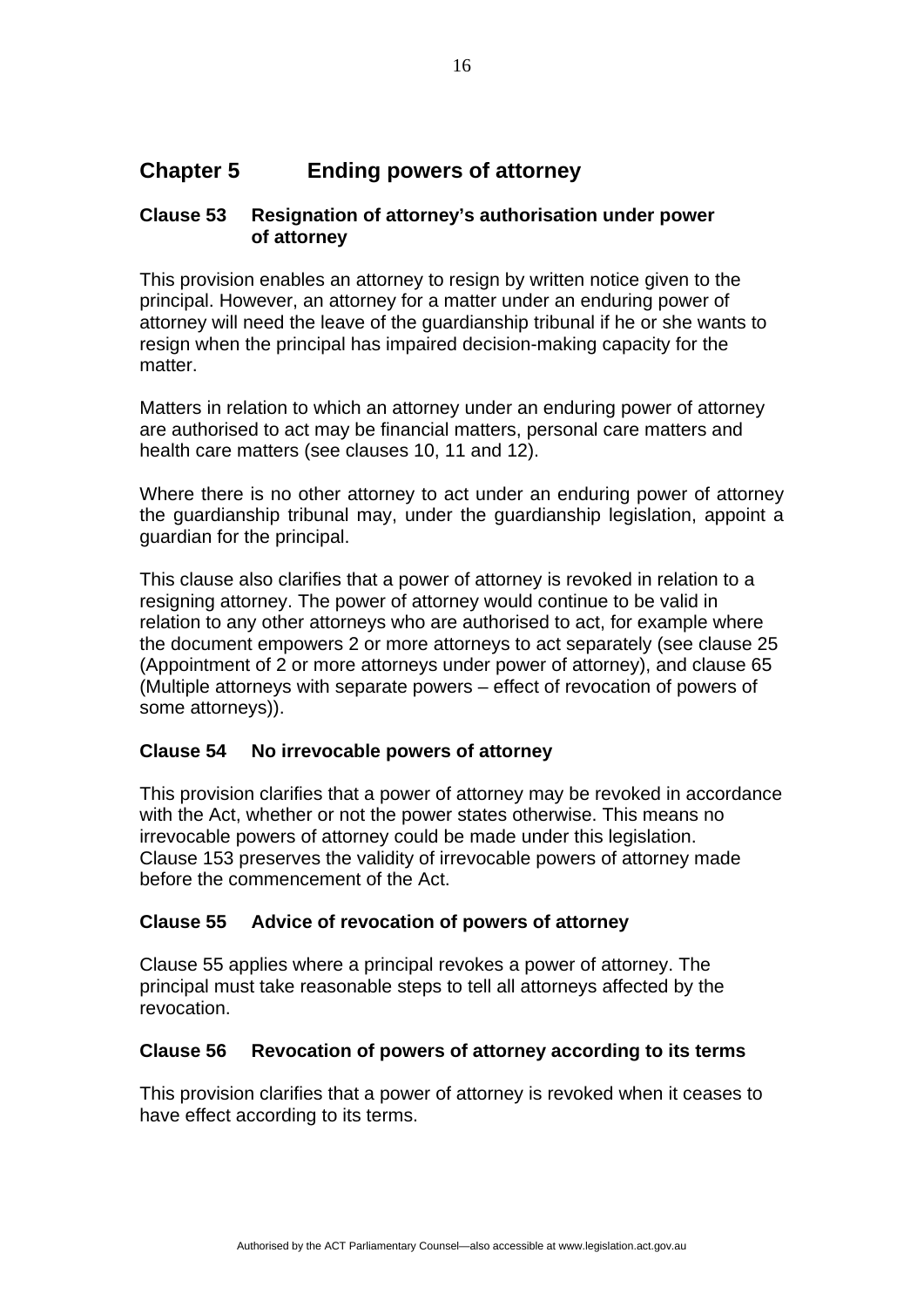### **Clause 57 Principal's impaired decision-making capacity—general power of attorney**

Clause 57 provides for the revocation of a general power of attorney where the principal becomes a person with impaired decision-making capacity.

#### **Clause 58 Enduring power of attorney sometimes revoked by marriage**

This clause provides that where a principal of an enduring power of attorney gets married to person other than the attorney under the document, the power of attorney is revoked in relation to the attorney unless it states expressly that it is not revoked in the circumstances.

## **Clause 59 Enduring power of attorney sometimes revoked by divorce**

This clause provides for the revocation of an enduring power of attorney in relation to an attorney where the principal who marries or is married to the attorney, divorces him or her.

#### **Clause 60 Death of principal for powers of attorney**

Clause 60 provides for the revocation of a power of attorney if the principal dies.

#### **Clause 61 Death of attorney under power of attorney**

Clause 61 provides for the revocation of a power of attorney, to the extent that it gives power to an attorney, where the attorney dies. The power of attorney would continue to operate where there is another attorney who could lawfully act. It is possible for a power of attorney to have 2 or more attorneys to act separately (see clauses 25 and 65). In such cases, the death of one attorney would not revoke the power of attorney in relation to other attorneys.

#### **Clause 62 Effect of bankruptcy of individual attorney**

Clause 62 provides that a power of attorney is revoked to the extent that it gives power to an attorney in relation to property matters if the attorney becomes bankrupt or executes a personal insolvency agreement. The dictionary in the legislation provides the extended meaning of *bankrupt* and *personal insolvency agreement*.

## **Clause 63 Attorney's impaired decision-making capacity for power of attorney**

Clause 63 provides for the revocation of a power of attorney to the extent it gives power to an attorney where the attorney becomes a person with impaired decision-making capacity.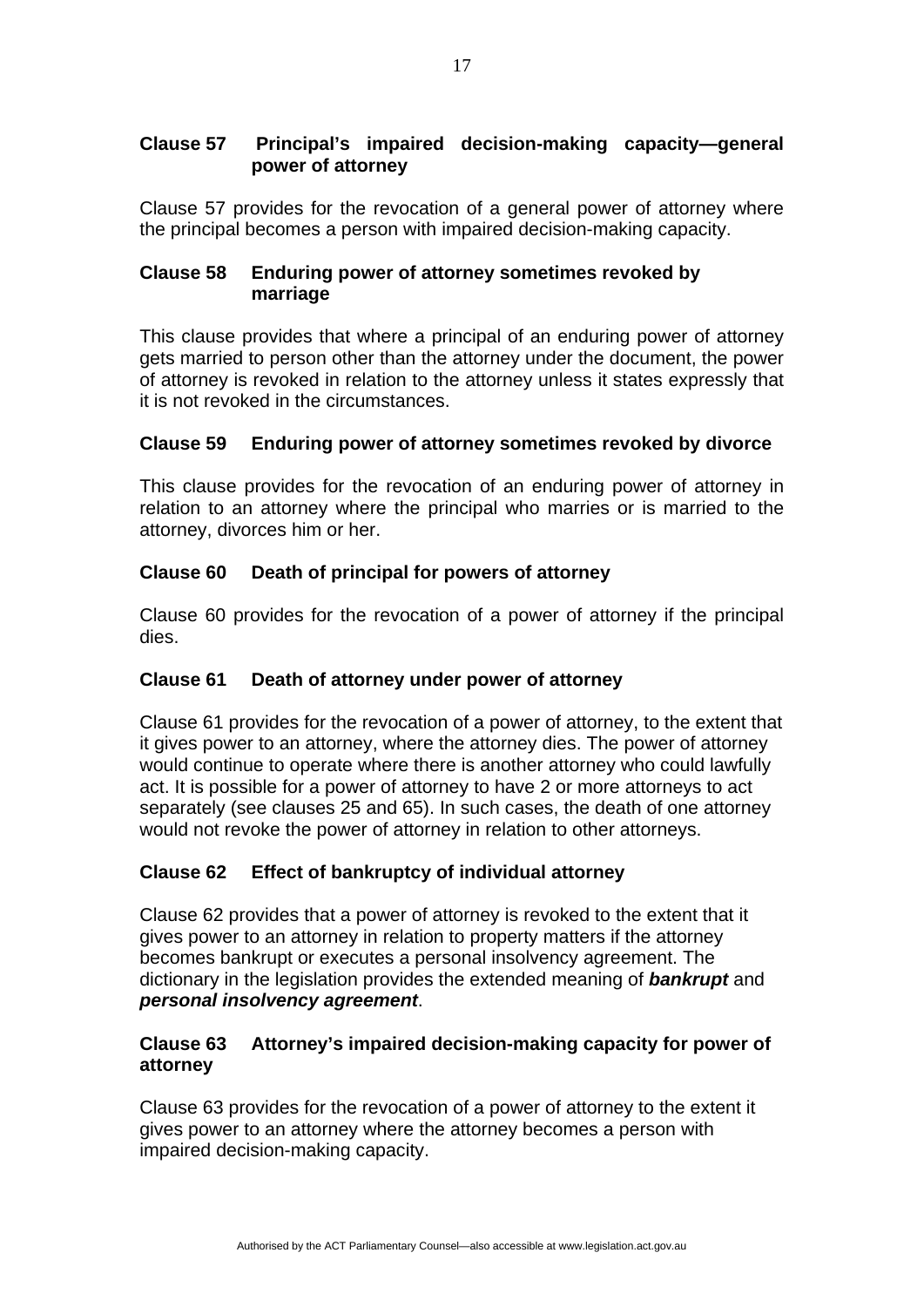#### **Clause 64 Effect of winding up of corporate attorney**

Clause 64 provides that a power of attorney is revoked, to the extent that it gives power to a corporation as attorney, if the attorney is wound up or a liquidator is appointed for the attorney.

#### **Clause 65 Multiple attorneys with separate powers – effect of revocation of powers of some attorneys**

Clause 65 explains that where 2 or more people are attorneys to act separately, revoking of the power of attorney in relation to 1 or more attorneys does not revoke it in relation to the other attorneys.

#### **Clause 66 Joint general power of attorney – effect of revocation of powers of some attorneys**

This provision clarifies that a general power of attorney will be revoked if the power given to 1 of 2 or more attorneys authorised to act together is revoked.

#### **Clause 67 Joint enduring power of attorney – effect of revocation of powers of attorney**

Clause 67 is a special provision relating to ending of a power given to joint attorneys under an enduring power of attorney. Where the principal has impaired decision-making capacity, the enduring power of attorney will not be revoked while there is 1 remaining attorney. If there are 2 or more remaining attorneys, they must exercise power together.

#### **Clause 68 Power of attorney revoked in relation to each attorney**

Clause 68 explains that a power of attorney is revoked when it is revoked in relation to the attorney if there is only 1 attorney, and if there are 2 or more attorneys, is revoked in relation to each or last of them.

#### **Clause 69 Revocation by later power of attorney**

Clause 69 provides for revocation of a power of attorney to the extent of an inconsistency by a later power of attorney of the principal.

## **Chapter 6 Protection and relief from liability**

#### **Clause 70 Definitions for ch 6**

Clause 70 defines the terms "invalidity" and "know" for the purpose of chapter 6. Invalidity of a power of attorney means that the power of attorney does not comply with the requirements of the law under which it was made, or that the person making the document could not make it at the time the person purported to make it, or that the power of attorney has been revoked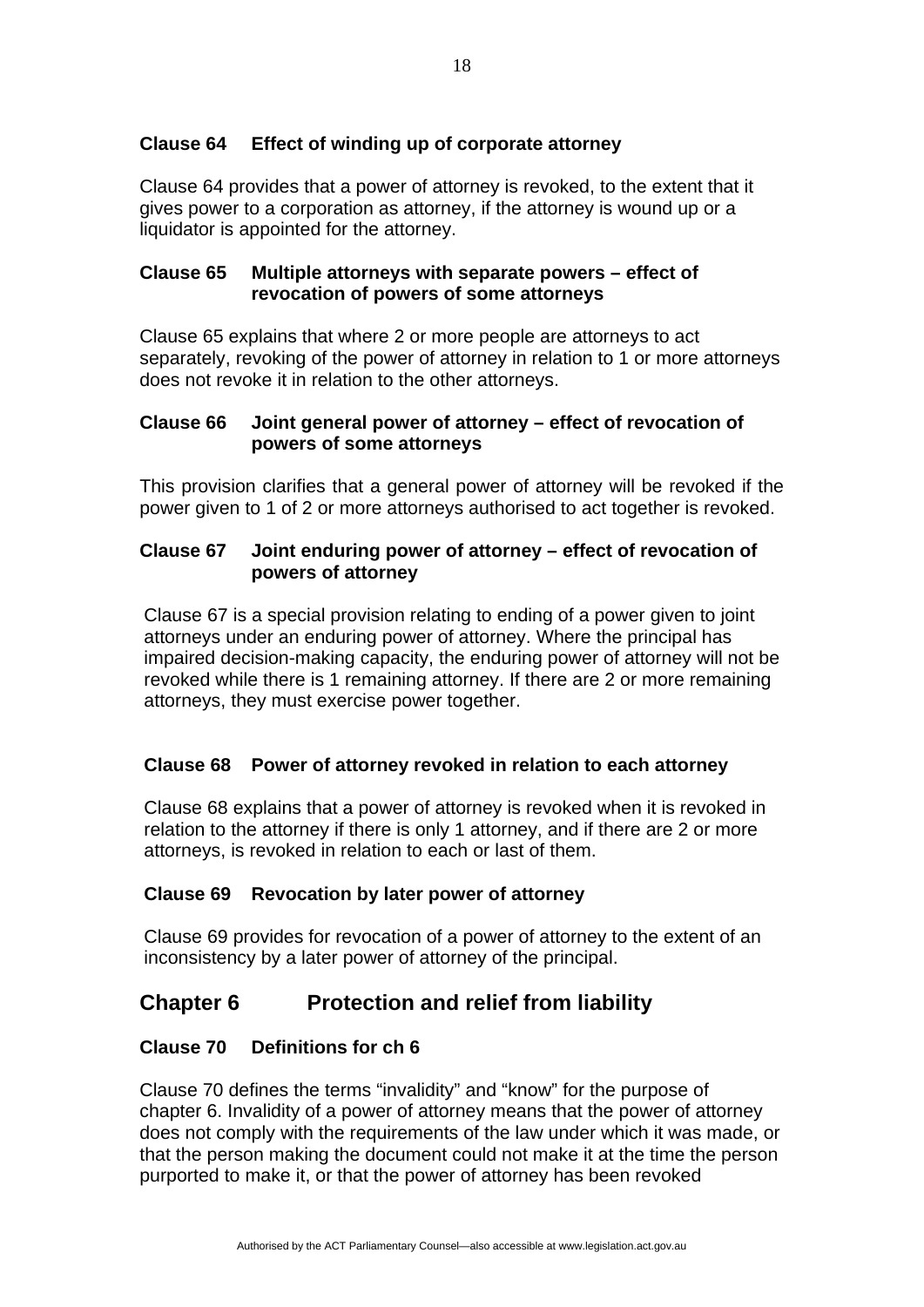completely or in relation to the person purporting to exercise power under it. A person purporting to exercise power may be the attorney or someone authorised by the attorney. Invalidity also includes invalidity of the power of attorney for any other reason.

Invalidity of a power under a power of attorney means invalidity because the power is not exercisable at the time it is purportedly exercised, and includes invalidity of the power for any other reason.

Knowing of the invalidity of a power of attorney includes knowing of the happening of the invalidating event, or having reason to believe the power of attorney or power is invalid.

## **Clause 71 Protection if tribunal or court orders etc**

Clause 71 provides that an attorney who acts in accordance with an order or direction of a court or the guardianship tribunal is taken to have complied with this Act. That will not be the case where the attorney knowingly gave the court or tribunal false or misleading information relevant to the order or direction.

## **Clause 72 Protection for attorney if unaware of invalidity**

This provision protects an attorney who purports to exercise a power under a power of attorney without knowing that the power of attorney or the power is invalid. This clause also provides that anything done by the attorney is taken to have been done as if the power of attorney or the power were not invalid.

#### **Clause 73 Protection for transaction if dealing with attorney and unaware of invalidity**

Clause 73 protects a transaction between an attorney and a person where, at the time of the dealing, that person did not know that the power of attorney or the power under the document was invalid.

## **Chapter 7 Guardianship tribunal, Supreme Court and proceedings and rights**

## **Part 7.1 Interpretation for ch 7**

#### **Clause 74 Meaning of** *interested person* **for ch 7**

For the purpose of chapter 7, this clause defines who is an "interested person". An interested person in relation to a power of attorney is an attorney, the principal, a relative of the principal, the public advocate, the public trustee, a guardian of the principal, or a manager of the principal.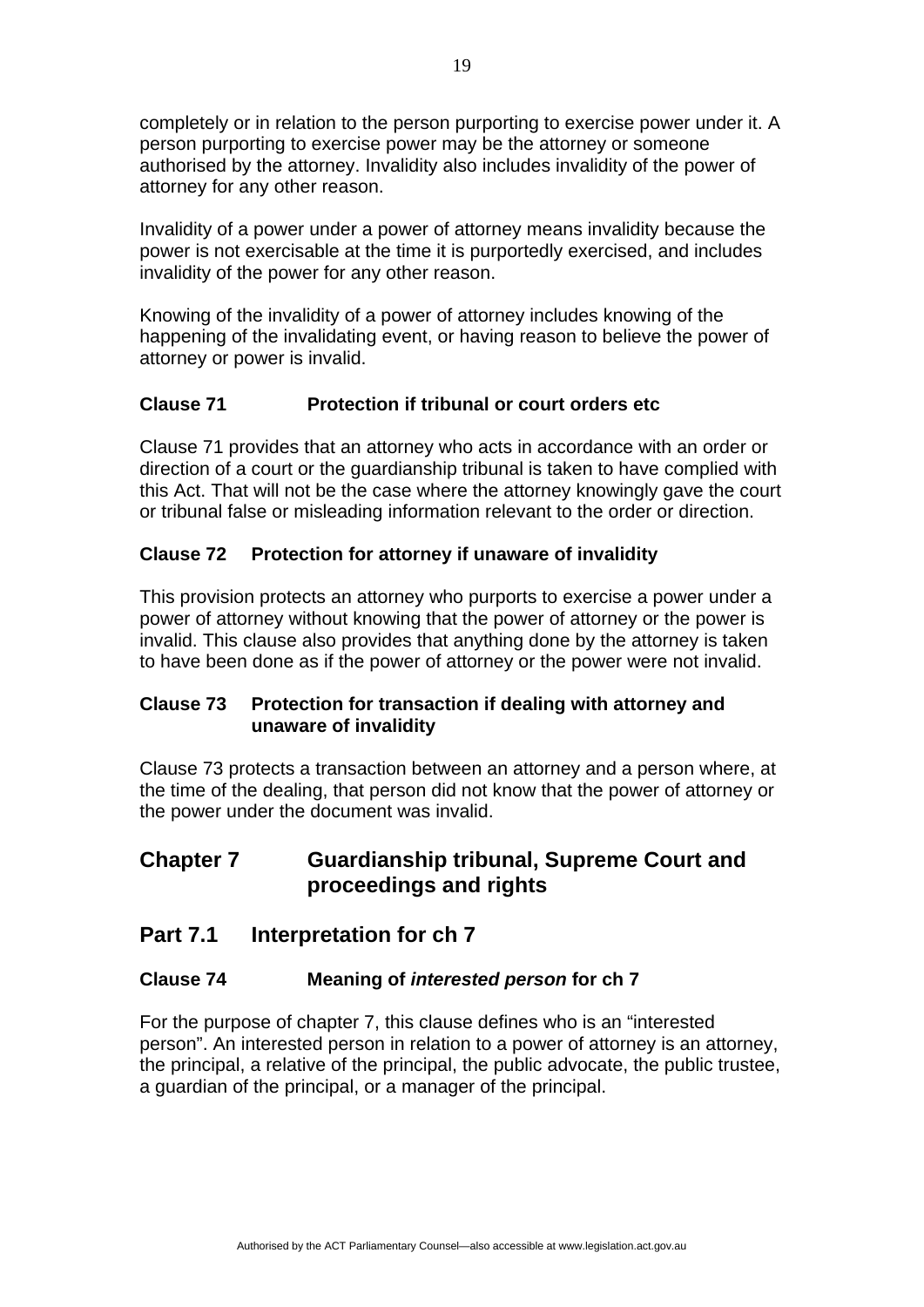# **Part 7.2 The Guardianship tribunal**

#### **Clause 75 Guardianship tribunal directions etc for enduring powers of attorney**

Clause 75 empowers the guardianship tribunal, on application or on its own initiative, to make certain orders in relation to an enduring power of attorney, where the principal has impaired decision-making capacity. Before making an order on its own initiative, the tribunal hears the matter under the *Guardianship and Management of Property Act 1991*. The types of orders the guardianship tribunal may make are giving a direction that the attorney do or refrain from doing a stated act; directing the attorney to produce stated books, accounts or other records of transactions carried out by the attorney for the principal; revoking the enduring power of attorney, or part of it; or making a declaration about the interpretation or effect of the enduring power of attorney.

This clause also enables an interested person (see clause 74) or, with leave of the guardianship tribunal, someone else to apply to the guardianship tribunal to seek an order. If the guardianship tribunal revokes an enduring power of attorney, the tribunal may appoint a guardian or manager for the principal.

#### **Clause 76 Reference of power of attorney matters to Supreme Court**

Clause 76 enables a presidential member of the guardianship tribunal, in relation to an application under clause 75, to refer the matter, or part of the matter, to the Supreme Court. For this purpose, this clause also provides that the presidential member must take into consideration whether the matter relates to the effect of the enduring power of attorney on people other than the attorney or principal; and whether the matter is likely to raise for consideration complex or novel legal issues that the Supreme Court is better suited to decide. The presidential member may also consider anything else the member considers relevant.

#### **Clause 77 Giving accounts to public advocate – enduring powers of attorney**

Where a principal of an enduring power of attorney has impaired decision-making capacity, this clause empowers the public advocate to ask the person who is, or who has been, the attorney to give the public advocate stated books, accounts or other records of transactions carried out by the person for the principal under the enduring power of attorney.

An example where this provision could operate would be as follows: a member of the principal's family or the principal's carer may be concerned with the ways in which the attorney deals with the affairs of the principal. He or she may seek the help of the public advocate to check this. The public advocate could use the power under this provision to examine the books and accounts the attorney keeps in relation to the principal's affairs. Under clause 83, the public advocate may require the public trustee's assistance for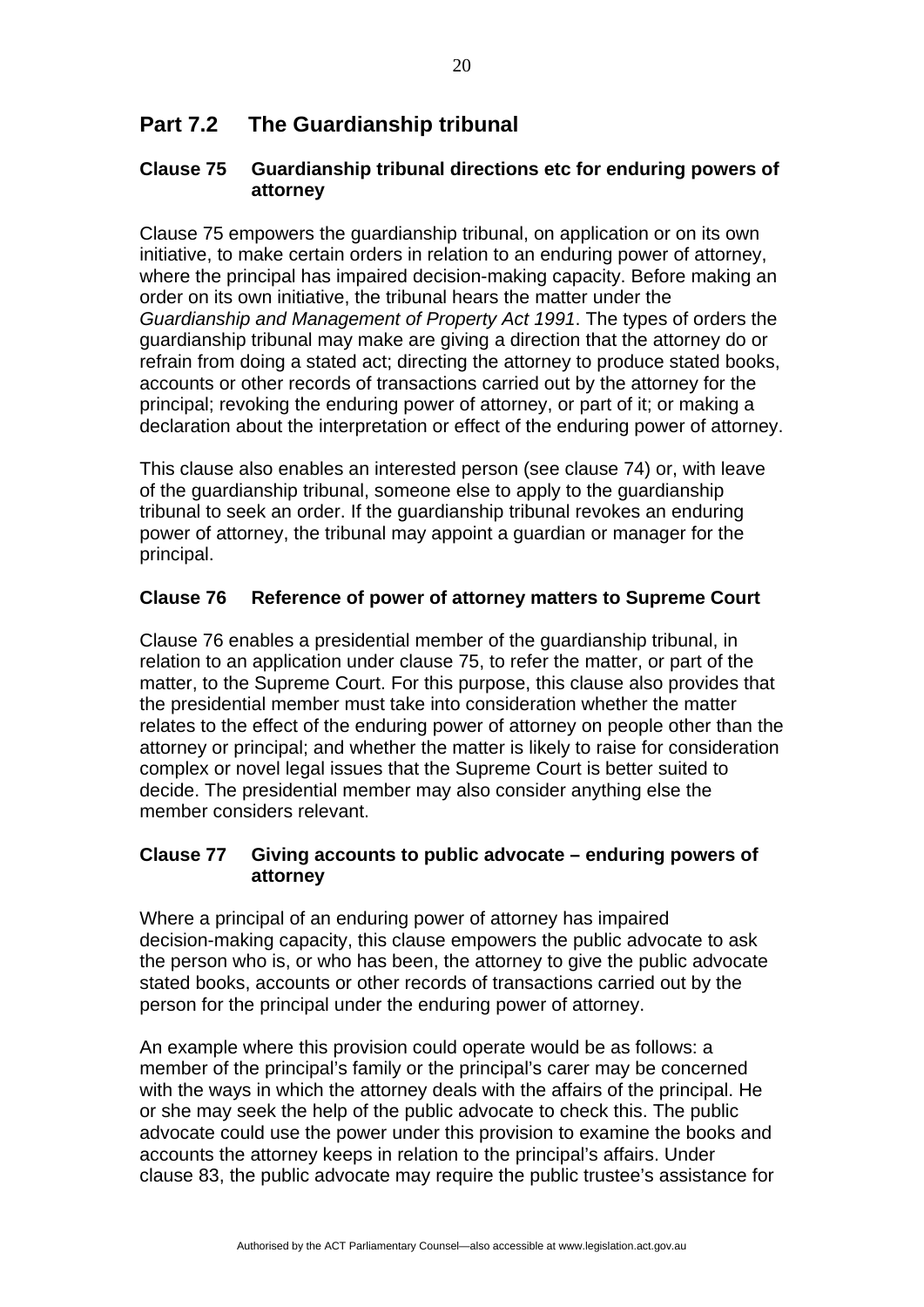this purpose. If the public advocate suspects mismanagement, the public advocate could apply to the guardianship tribunal to have a guardian or a manager, or both, appointed for the principal.

### **Clause 78 Declaration about decision-making capacity**

This clause provides for the power of the guardianship tribunal, on application, to declare that a principal for an enduring power of attorney has decision-making capacity or impaired decision-making capacity. Such a declaration may be general or may relate only to a property matter, personal care matter or health care matter.

## **Clause 79 Removing attorneys**

Clause 79 provides for the power of the guardianship tribunal to remove an attorney under the enduring power of attorney if the tribunal is satisfied that it is in the interests of the principal to do so. This power may be exercised only if the principal has impaired decision-making capacity. The purpose of this provision is to enable someone who is concerned with the interests of a principal who has impaired decision-making capacity to seek the assistance of the guardianship tribunal to remove an attorney who acts contrary to the interests of the principal.

# **Part 7.3 The Supreme Court orders**

## **Clause 80 Supreme Court—confirming powers understood by principal**

This clause enables a principal who has decision-making capacity to apply to the Supreme Court to confirm the power of an attorney to do an act. It also enables the court to make that order if it is satisfied that at the time the principal made the power of attorney he or she understood the nature and effect of making it.

Clause 18 provides that in the absence of evidence to the contrary, the principal is taken to understand the nature and effect of making a power of attorney when the principal made the power of attorney. However, this presumption is not enough to get an order under this provision. The principal would need to justify why he or she is seeking a confirmation order from the court and for this purpose, would need to provide evidence on such understanding he or she had at the time of making the power of attorney. The circumstances in which the principal may seek this order could be such as where the attorney or a third party dealing with the attorney believes that there is an ambiguity as to whether the attorney could do a particular thing, and before making the order the court would need to be satisfied that the power of attorney was validly made in the first place.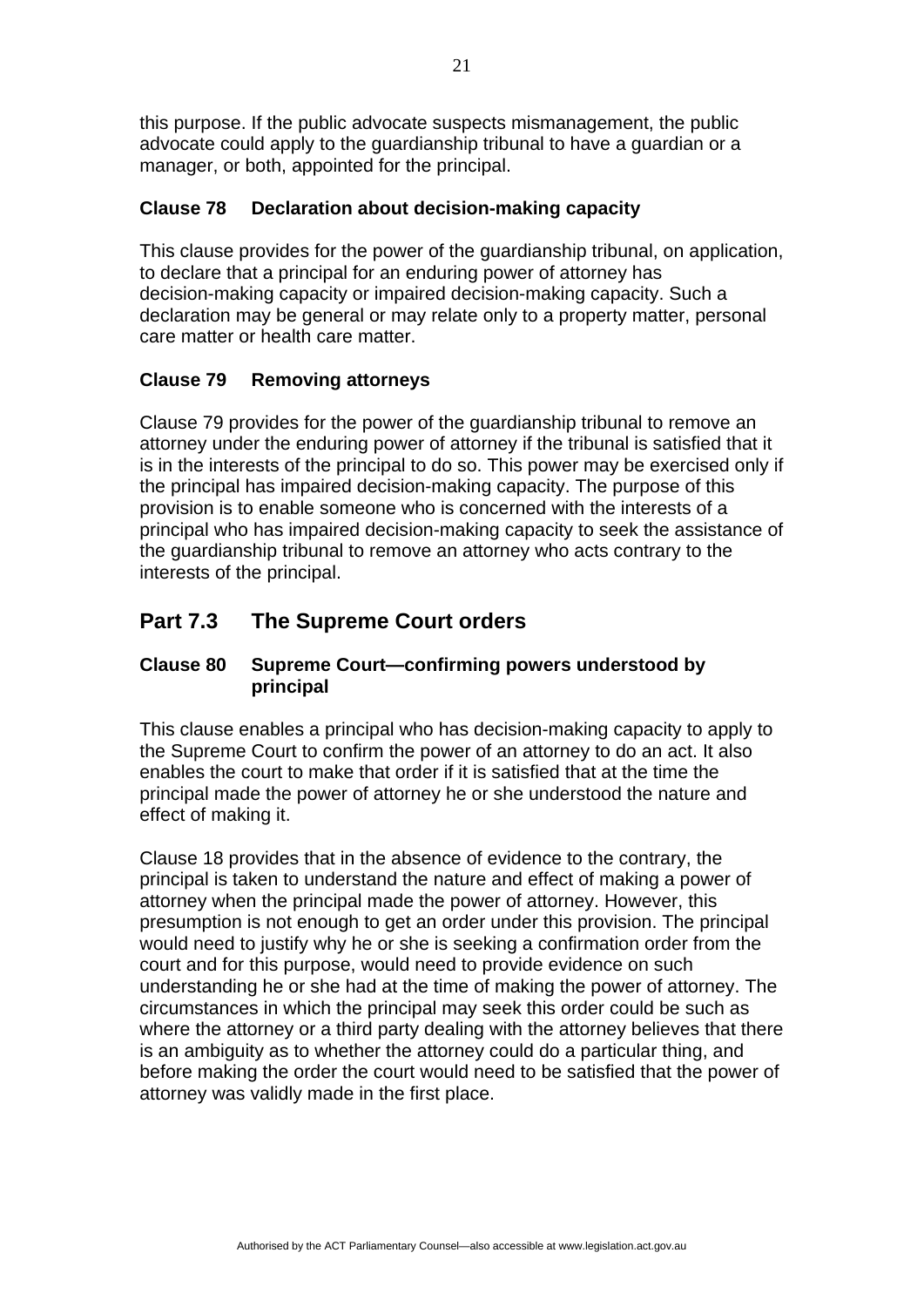## **Clause 81 Supreme Court—confirming powers subsequently affirmed by principal**

Clause 81 is different from clause 80 in that clause 81 enables the Supreme Court to make an order confirming an attorney's power under a power of attorney that a principal who now has decision-making capacity made at the time he or she had impaired decision-making capacity. Where an attorney acted, or purported to act, under the power of attorney, the principal may apply to the court for an order under this provision. The court must be satisfied that the principal affirmed the power of attorney and at that time the principal had decision-making capacity. The court order may confirm a power of attorney completely or partly.

## **Clause 82 Effect of pt 7.3 orders on future acts**

This clause provides for the validity of an attorney's act after the Supreme Court has confirmed the power of an attorney under clause 80 (Supreme Court—confirming powers understood by principal) or clause 81 (Supreme Court—confirming powers subsequently affirmed by principal). An act of the attorney within the scope of the confirmed power is taken to be valid as if, when the order took effect, the principal did not have impaired decision-making capacity and had confirmed the power of attorney to the extent of the order of confirmation.

# **Part 7.4 Other proceedings and rights**

## **Clause 83 Public trustee to assist if asked**

Clause 83 provides for the obligation of the public trustee to assist the guardianship tribunal or the public advocate to examine books, accounts or other records of transactions of an attorney under an enduring power of attorney of a principal with impaired decision-making capacity.

Under clause 75(2)(b), the guardianship tribunal may direct an attorney of an enduring power of attorney, where the principal has impaired decision-making capacity, to produce stated books, accounts and records of transactions carried out by the attorney for the principal. Also, where a principal of an enduring power of attorney has impaired decision-making capacity, clause 77 empowers the public advocate to call for these materials from the attorney. Since the public trustee has expertise in managing finances and properties of persons who lack capacity, the guardianship tribunal and the public advocate, who do not normally have that expertise, could seek the public trustee's report to assist them to find how the attorney conducted the financial and property affairs of the principal.

## **Clause 84 Access to principal**

Clause 84 provides that the public advocate is entitled to reasonable access to a principal who has impaired decision-making capacity. Where an attorney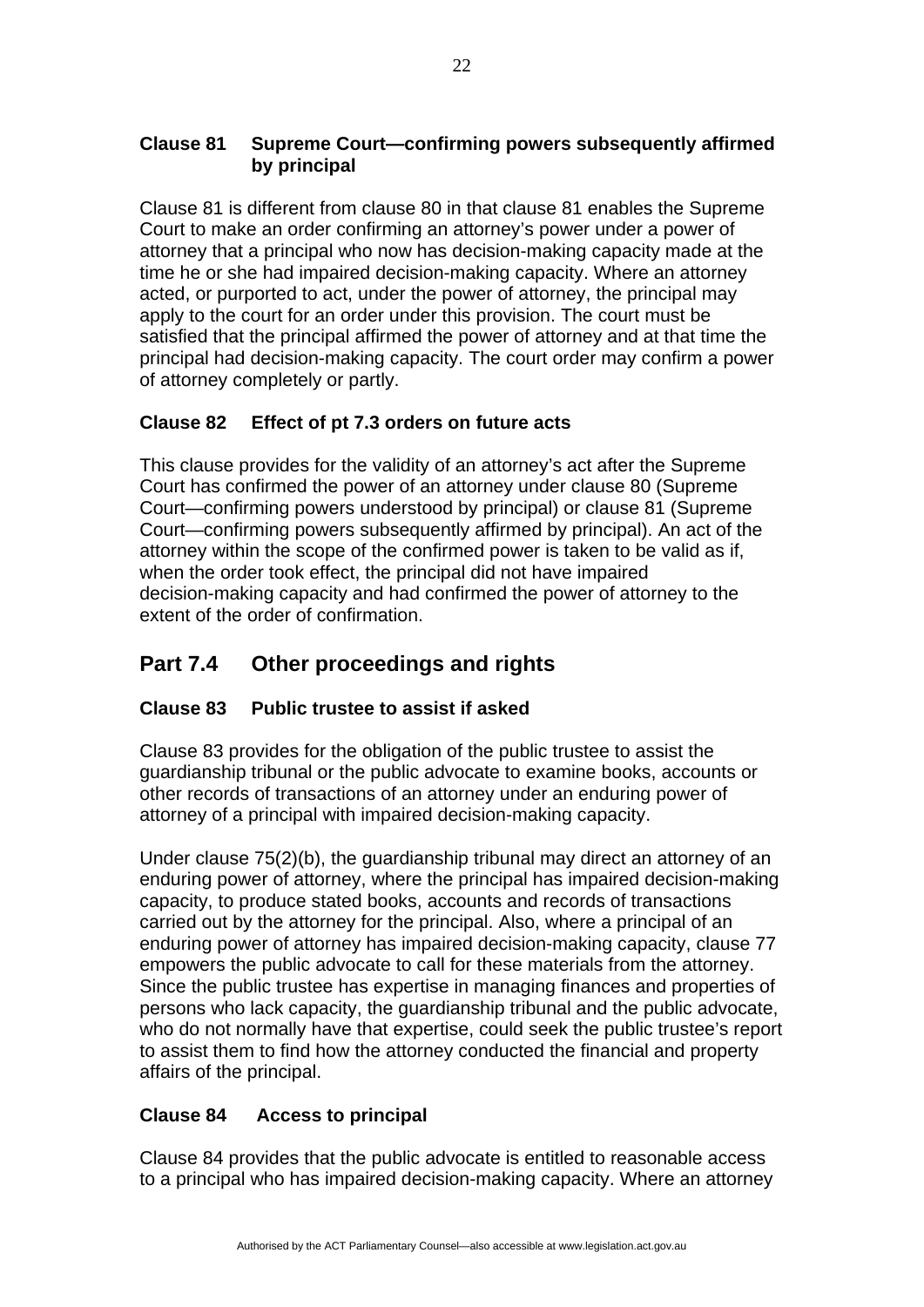has denied an interested person access to such principal, this clause enables the person to seek an order from the guardianship tribunal to grant him or her access to the principal. The tribunal may make such an order, with or without conditions.

An interested person, for the purpose of this provision, includes a relative of the principal; a person who is, or has been within the last 12 months, a carer of the principal; and a lawyer, or doctor, acting on behalf of a member of the principal's family or relative of the principal. Clause 74 defines "interested person" for chapter 7.

## **Clause 85 Attorney's health care decision not in principal's interest**

This clause applies where an attorney's decision relating to the health care of the principal is believed, on reasonable grounds, to be not in the best interests of the principal. A health professional treating, or who has treated, the principal, or a person in charge of a health care facility, where the principal is being, or has been, treated, may tell the public advocate about the attorney's decision and the reasons for their belief.

Where a health professional or a health care facility does not want to act in terms of an attorney's decision, they could be guided by this provision to convey the relevant information to the public advocate to enable the public advocate to consider whether it would need to exercise powers in relation to the principal. This provision has as its objective the protection of the principal who may be in a vulnerable position on the one hand, and health professionals and health care facilities on the other.

#### **Clause 86 Adequate pain relief**

Clause 86 applies where an attorney has requested medical treatment to be withheld or withdrawn from the principal, who is under the care of a health professional.

This clause provides for the right of the principal to receive relief from pain, suffering and discomfort, to the maximum extent that is reasonable in the circumstances; and the reasonable provision of food and water. When providing relief from pain, suffering and discomfort, to the principal, the health professional is obliged to give adequate consideration to the principal's account of the principal's level of pain, suffering and discomfort.

## **Clause 87 Medical certificate about impaired decision-making capacity**

Clause 87 provides for evidence of medical certificate in a proceeding where a question arises about whether a principal for an enduring power of attorney had impaired decision-making capacity, in relation to a particular matter, on a particular day, or during a particular period. This clause provides that a doctor's statement in the certificate that the principal had, or did not have, impaired decision-making capacity is evidence of that fact.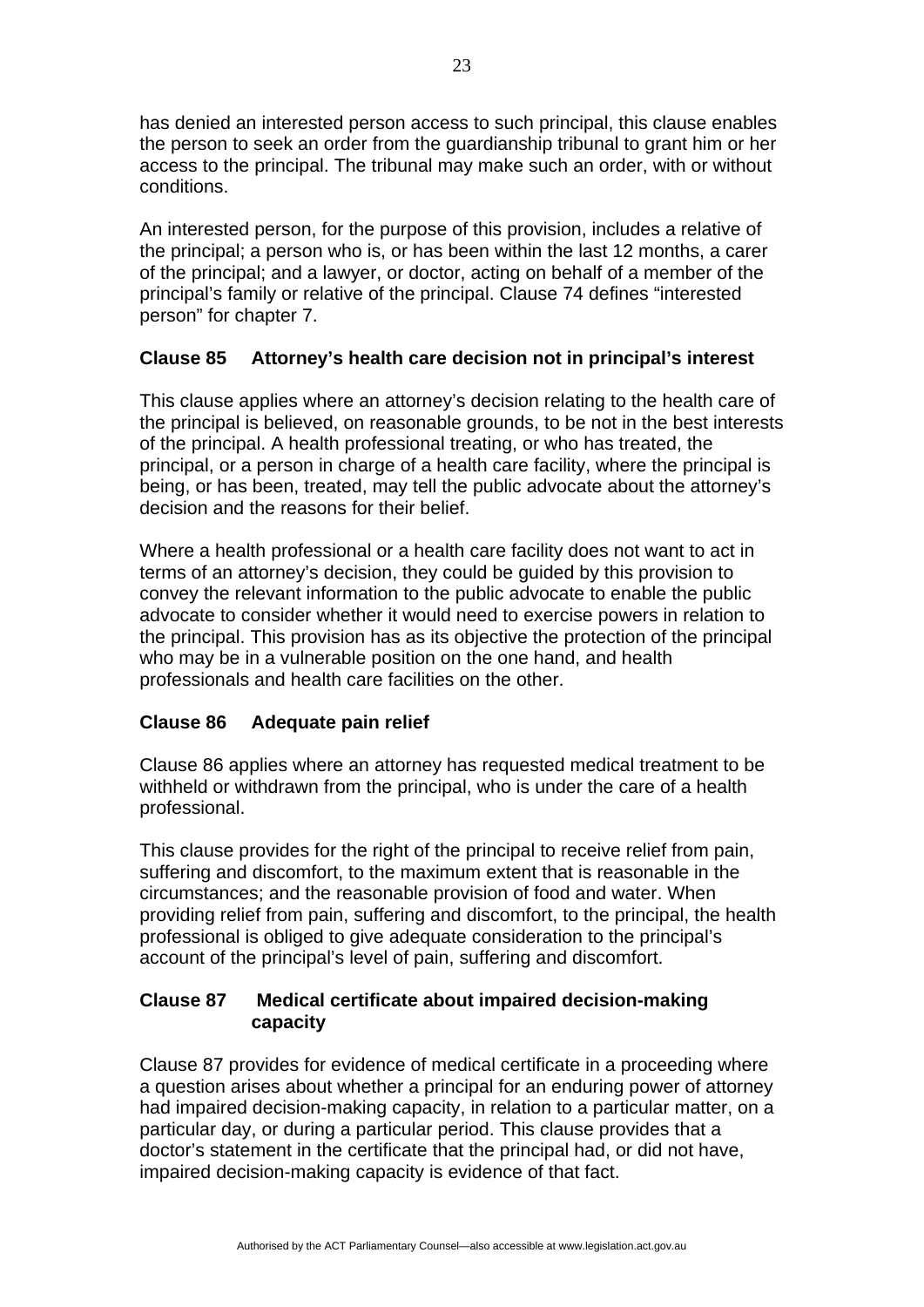## **Chapter 8 Interstate documents equivalent to powers of attorney**

#### **Clause 88 Recognition of general powers of attorney made under other laws**

Clause 88 provides for the recognition of a general power of attorney made under the law of a State or another Territory (the interstate general power of attorney). A general power of attorney operates only while the principal has decision-making capacity (see section 7). An interstate general power of attorney does not state that it operates when the principal has impaired decision-making capacity. An interstate general power of attorney is taken to be a general power of attorney made under, and in compliance with, this Act, to the extent that the powers it gives could validly have been given by a general power of attorney made under this Act.

## **Clause 89 Recognition of enduring powers of attorney made under other laws**

Clause 89 provides for the recognition of an interstate enduring power of attorney. An interstate enduring power of attorney may be a document expressed to be a power of attorney or a guardianship document and is not revoked where the principal loses decision-making capacity. A document that states that it is irrevocable, whether completely or for a stated period, is not an interstate enduring power of attorney for the purpose of this provision. For example, the recognition under this provision does not apply to an interstate irrevocable power of attorney.

An interstate enduring power of attorney is taken to be an enduring power of attorney made under, and in compliance with, this Act, to the extent that the powers it gives could validly have been given by an enduring power of attorney made under this Act. An example of a guardianship document under this provision is a document appointing an enduring guardian under a law of another jurisdiction.

# **Chapter 9 Miscellaneous**

## **Clause 90 Dishonestly inducing the making etc of power of attorney**

Clause 90 provides for the offence of dishonestly inducing someone to make or revoke a power of attorney. The applicable penalty maximum is 100 penalty units, imprisonment for 1 year ,or both.

#### **Clause 91 Things that do not indicate impaired decision-making capacity**

This clause clarifies that certain things about a person does not necessarily make the person to be taken to have impaired decision-making capacity. A person is not taken to have impaired decision-making capacity only because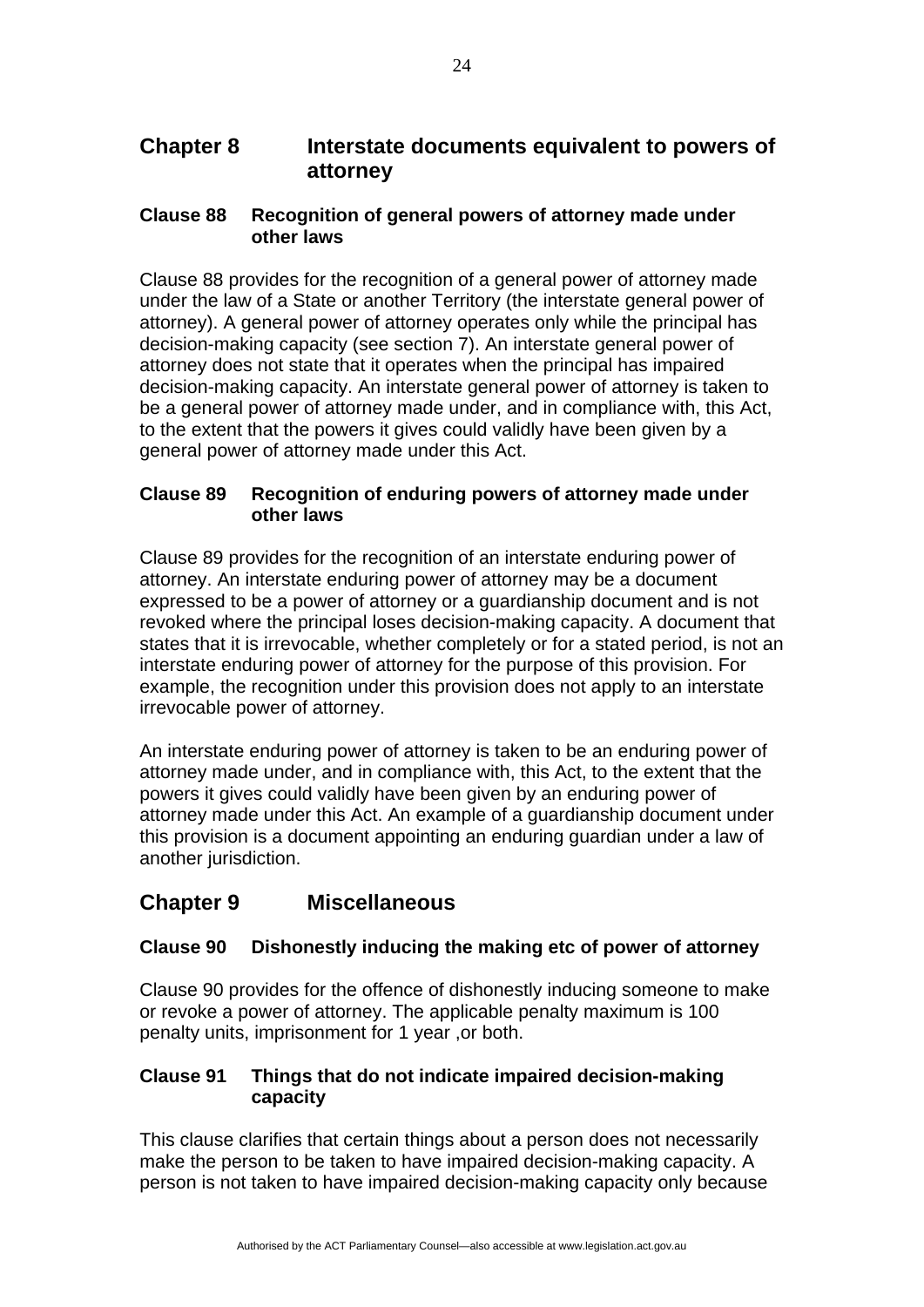he or she is eccentric; or makes unwise decisions; or does or does not express a particular political or religious opinion; or has a particular sexual orientation or expresses a particular sexual preference; or engages or has engaged in illegal or immoral conduct; or takes or has taken drugs, including alcohol. However, in deciding whether a person has impaired decision-making capacity, any effect of drug-taking on the person may be taken into account.

#### **Clause 92 Approved forms**

Clause 92 provides for forms to be approved by the Minister. An approved form is a notifiable instrument.

#### **Clause 93 Regulation-making power**

Clause 90 enables the Executive to make regulations for the Act.

## **Chapter 10 Transitional provisions**

#### **Clause 150 Definitions for ch 10**

This clause defines the terms "commencement day" and "previous Act" for the purpose of this chapter.

"commencement day" means the day this Act commences. "previous Act" means the *Powers of Attorney Act 1956*, as in force at any time.

#### **Clause 151 Repeal of previous Act**

This clause states that the *Powers of Attorney Act 1956* A1956-17 is repealed.

#### **Clause 152 Application of Act – transitional**

Clause 152 is about application of this Act. This Act applies to a general power of attorney or enduring power of attorney whenever entered into (whether before or after the commencement day). The clause also clarifies that a general power of attorney or enduring power of attorney made before the commencement day that complied with the previous Act when made, is not taken to be invalid only because it does not comply with a provision of this Act about the making of powers of attorney. Chapter 3 provides for certain requirements for making a power of attorney, such as who can be a witness (clause 21), and certificates by witnesses (clause 22), which are not provided in the previous Act.

The Legislation Act, section 88 (Repeal does not end effect of transitional laws etc) applies to this section.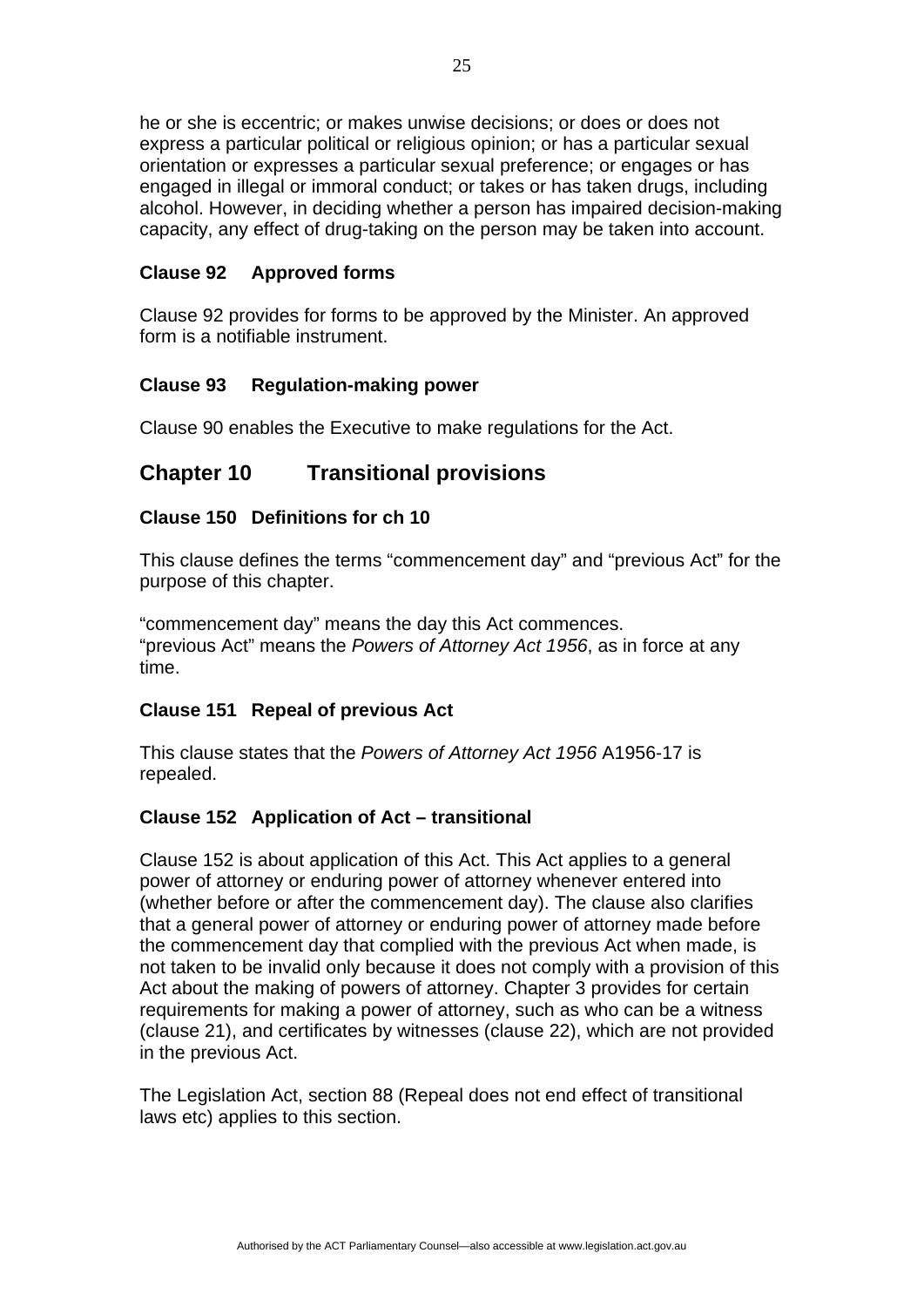## **Clause 153 Powers of attorney under previous Act, s 6 and s 7**

Clause 153 preserves the application of the previous Act in relation to irrevocable powers of attorney made under it immediately before commencement day. An irrevocable power of attorney for valuable consideration is made under section 6 of that Act and a power of attorney irrevocable for a fixed period is made under its section 7.

The Legislation Act, section 88 (Repeal does not end effect of transitional laws etc) applies to this section.

#### **Clause 154 Powers of attorney made under Medical Treatment Act 1994**

The *Medical Treatment Act 1994* enables a person to make an enduring power of attorney for withdrawal or withholding of medical treatment to him or her. Clause 154 provides for taking such power of attorney that was in force immediately before commencement day to be an enduring power of attorney made under this Act for a health care matter. This clause further provides that such a power of attorney is not taken to be invalid only because it does not comply with a provision of this Act.

The Legislation Act, section 88 (Repeal does not end effect of transitional laws etc) applies to this section.

## **Clause 155 Legislation amended—sch 2**

Clause 95 states that this Act amends the legislation mentioned in schedule 2.

#### **Clause 156 Transitional regulations**

This clause enables regulations to be made to prescribe transitional matters because of the enactment of the *Medical Treatment (Health Directions) Act 2006* or this Act. A regulation may modify chapter 20 that is not, or is not adequately or appropriately, dealt with in this chapter. Such a regulation has effect despite anything elsewhere in the Act.

#### **Clause 157 Expiry – ch 20**

This clause provides that chapter 20 expires 2 years after commencement day.

## **Schedule 1 General principles for enduring powers of attorney**

Schedule 1 provides for general principles that an attorney under an enduring power of attorney must comply with to the extent possible in exercising functions in relation to the principal who has impaired decision-making capacity. Clause 44 provides for this obligation. Under clause 52, a court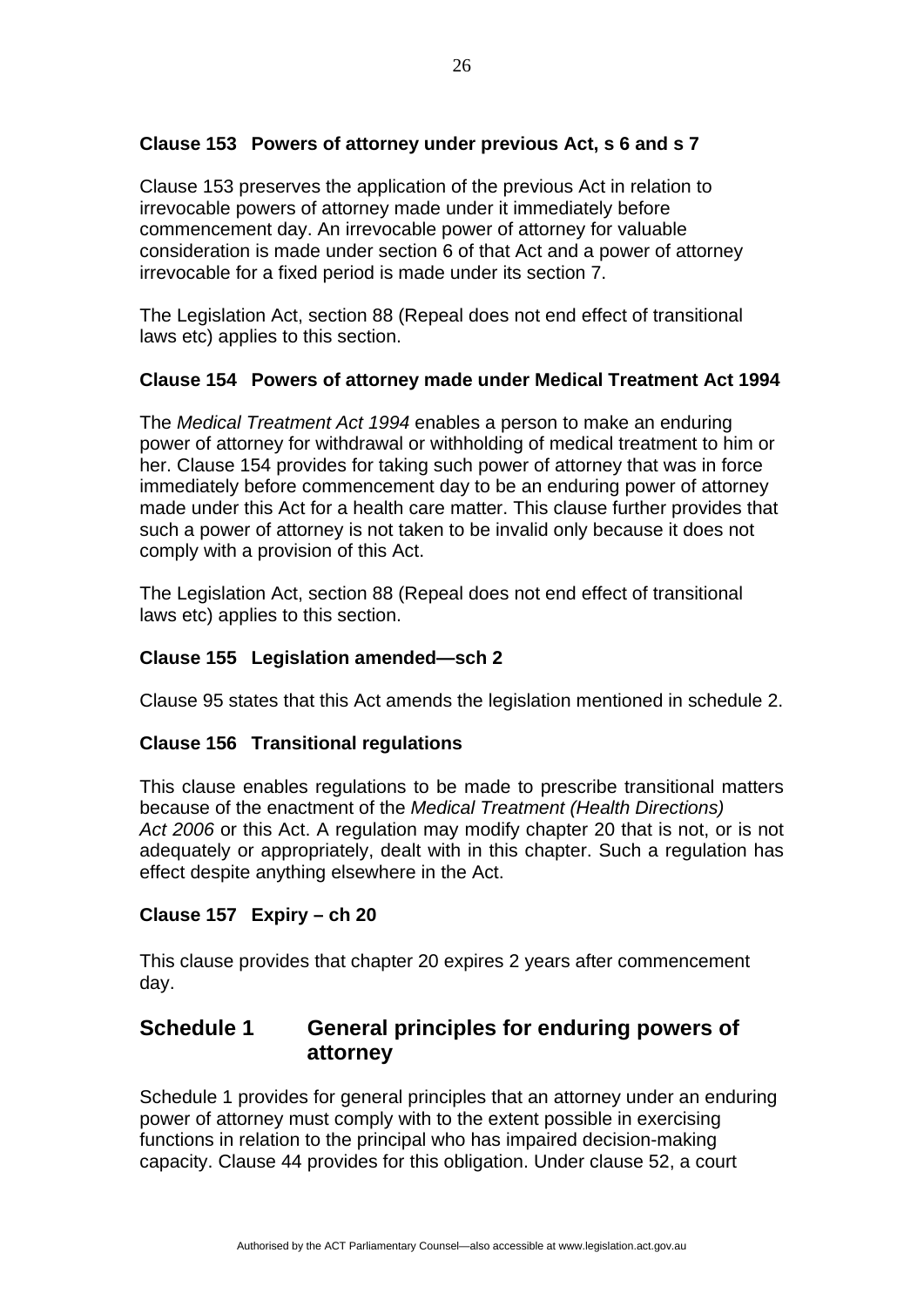must, in relieving such attorney from liability, consider the extent to which the attorney has acted consistently with the principles.

The main objective of the principles is to maintain the rights of a principal who has impaired decision-making capacity. The principles require such rights to be recognised and taken into account. These rights include access to family members, respect for the principal's human worth and dignity as an individual, role as a member of society, participation in community life, quality of life, participation in decision-making affecting the principal, maintenance of existing supportive relationships, maintenance of environment and values, confidentiality of information, health care decision-making in the way least restrictive of the principal's rights and freedom of action, and health care that is appropriate for the principal's health and wellbeing.

It is expected that these principles would influence the way the attorneys, the guardianship tribunal, the Supreme Court, medical professionals and any interested person, would make a decision in relation to a principal who has impaired decision-making capacity.

# **Schedule 2 Amendments**

Schedule 2 is for consequential amendments to the following Acts:

- *Guardianship and Management of Property Act 1991*;
- *Land Titles Act 1925*;
- *Mental Health (Treatment and Care) Act 1994*;
- **Registration of Deeds Act 1957; and**
- *Trustee Act 1925*.

## **Part 2.1 Guardianship and Management of Property Act 1991**

## **Clause 2.1 Section 7 (1), note**

Clause 2.1 substitutes notes under section 7(1).

#### **Clause 2.2 New section 8 AB - Effect on guardian or manager of enduring power of attorney in relation to health care**

Clause 2.2 inserts new section 8AB. New section 8AB applies where an enduring power of attorney includes powers in relation to health care matters, and the guardianship tribunal appoints a guardian to the principal who has become a person with impaired decision-making capacity and revokes the power of attorney or part of it. This section requires the guardian to consider the terms of that power of attorney before that document or part of it was revoked, in exercising power to consent to medical treatment for the person.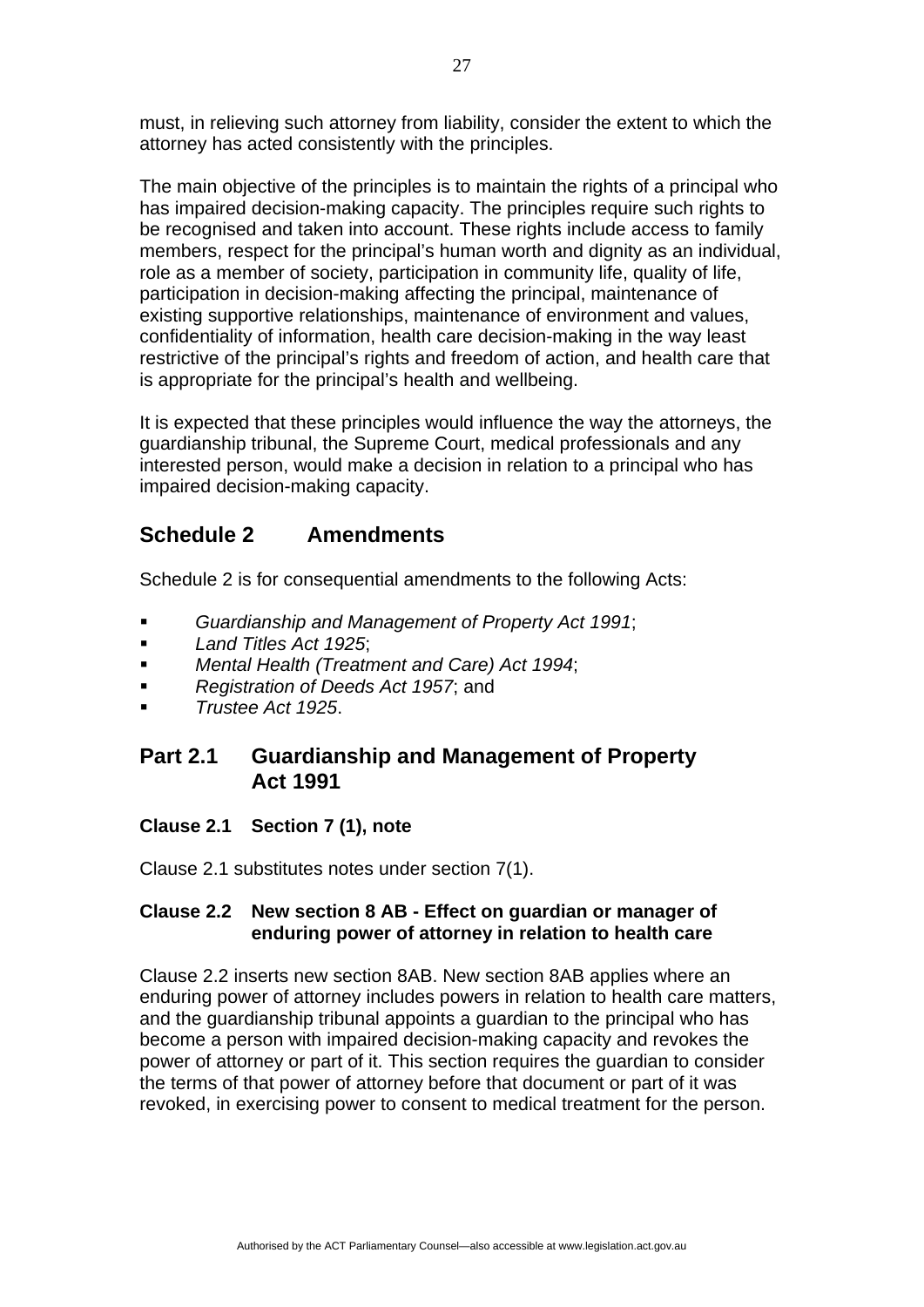#### **Clause 2.3 Section 33 - Need for inquiry**

Clause 2.3 substitutes section 33. The substituted section 33 provides that the guardianship tribunal must not make an order, whether under the guardianship legislation or the *Powers of Attorney Act 2006*, unless the tribunal has held an inquiry in the relevant matter.

## **Clause 2.4 New section 35 (1) (i)**

Section 35(1) requires the presidential member of the guardianship tribunal to give notice to specified entities at least 7 days before the tribunal holds an inquiry into a matter concerning a person.

Clause 2.4 inserts item (i) in section 35(1). This change means that such a notice is required to be given also to each attorney under an enduring power of attorney if the matter relates to such power of attorney.

#### **Clause 2.5 Section 40, new note**

Clause 2.5 inserts a note in section 40.

## **Clause 2.6 Section 56 (1) (c)**

Section 56(1) specifies who may appeal to the Supreme Court from an order, direction or decision of the guardianship tribunal. Clause 2.6 substitutes item 56(1)(c). Under new item 56(1)(c), for a matter relating to an enduring power of attorney, a person who made the application to the tribunal, or a person to whom the tribunal would have given leave to be heard on the application, may appeal to the Supreme Court from an order, direction or decision of the guardianship tribunal.

#### **Clause 2.7 Section 58, Functions and powers**

Clause 2.7 substitutes section 58. New section 58 clarifies that the guardianship tribunal has the functions and powers given to it under the *Powers of Attorney Act 2006*. For example, Chapter 7 of the latter Act provides for a number of functions that the tribunal has power to do in relation to enduring powers of attorney.

#### **Clause 2.8 Section 66B (1), new note**

Clause 2.8 inserts a note.

#### **Clause 2.9 New sections 68A and 68B**

Clause 2.9 inserts new sections 68A and 68B.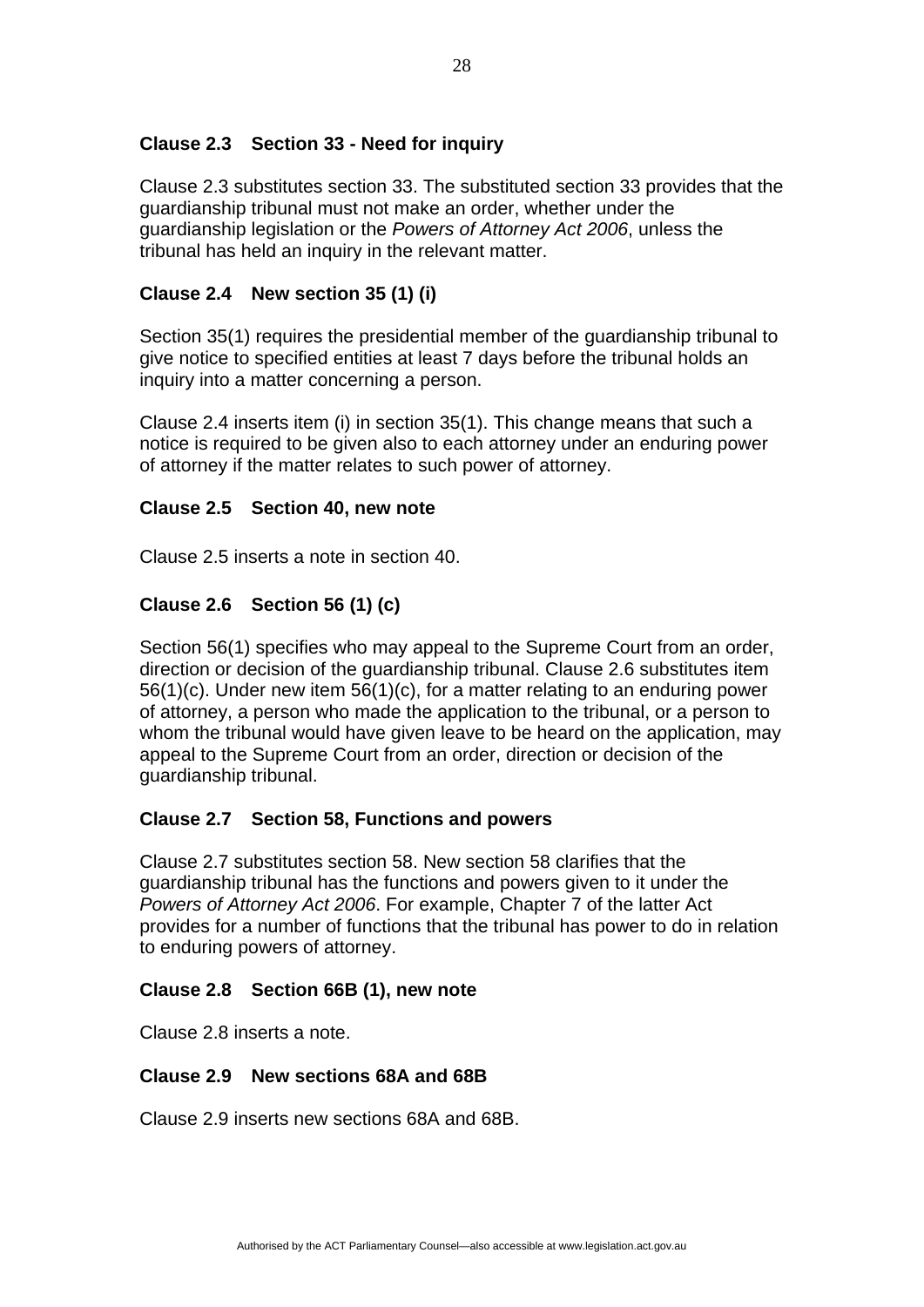#### **New section 68A Emergency orders—enduring powers of attorney**

Proposed new section 68A enables the guardianship tribunal to make emergency orders if it is satisfied that there are special circumstances of urgency that make it proper to make the order. When making an emergency order, the tribunal does not need to hold an inquiry. This clause also provides that the tribunal may make an order under section 75 (Guardianship tribunal directions etc for enduring powers of attorney) of the *Powers of Attorney Act 2006,* in relation to an enduring power of attorney, without holding an inquiry under part 3 of the guardianship legislation. An attorney may urgently need the tribunal to clarify the effect of an enduring power of attorney or the tribunal would need to immediately require the attorney to produce books, maybe on the application of the public advocate. For making decisions in such cases, if the tribunal is satisfied that time taken to hold an inquiry would continue to prejudice the interests of the principal, it would not need to hold an inquiry.

#### **New section 68B Tribunal's power to revoke health direction**

Proposed new section 68B relates to the power of the guardianship tribunal to revoke a health direction made by a person under the *Medical Treatment (Health Directions) Act 2006*. The tribunal may revoke the health direction or part of it if it considers appropriate where the person who made it has become a person with impaired decision-making capacity, and the tribunal appoints a guardian for the person.

#### **Clause 2.10 Dictionary, new definition of** *enduring power of attorney*

Clause 2.10 amends the Dictionary to insert the definition of enduring power of attorney as defined in the *Powers of Attorney Act 2006*, section 8.

#### **Clause 2.11 Further amendments, mentions of** *community advocate*

Clause 2.11 omits the reference to the community advocate in the following provisions of the guardianship legislation and substitutes the reference to the public advocate:

- section  $9(1)$ ,  $(2)$ ,  $(4)$  and  $(5)$
- section 10  $(2)$  and  $(3)$
- section 32 (3), (4), (5) and (6)
- $\bullet$  section 67 $(1)$
- section 68 (1), (6) (a), (b) and (c) and (7)
- section 70 (2).

# **Part 2.2 Land Titles Act 1925**

Part 2.2 of Schedule 2 relates to consequential amendments to the *Land Titles Act 1925.*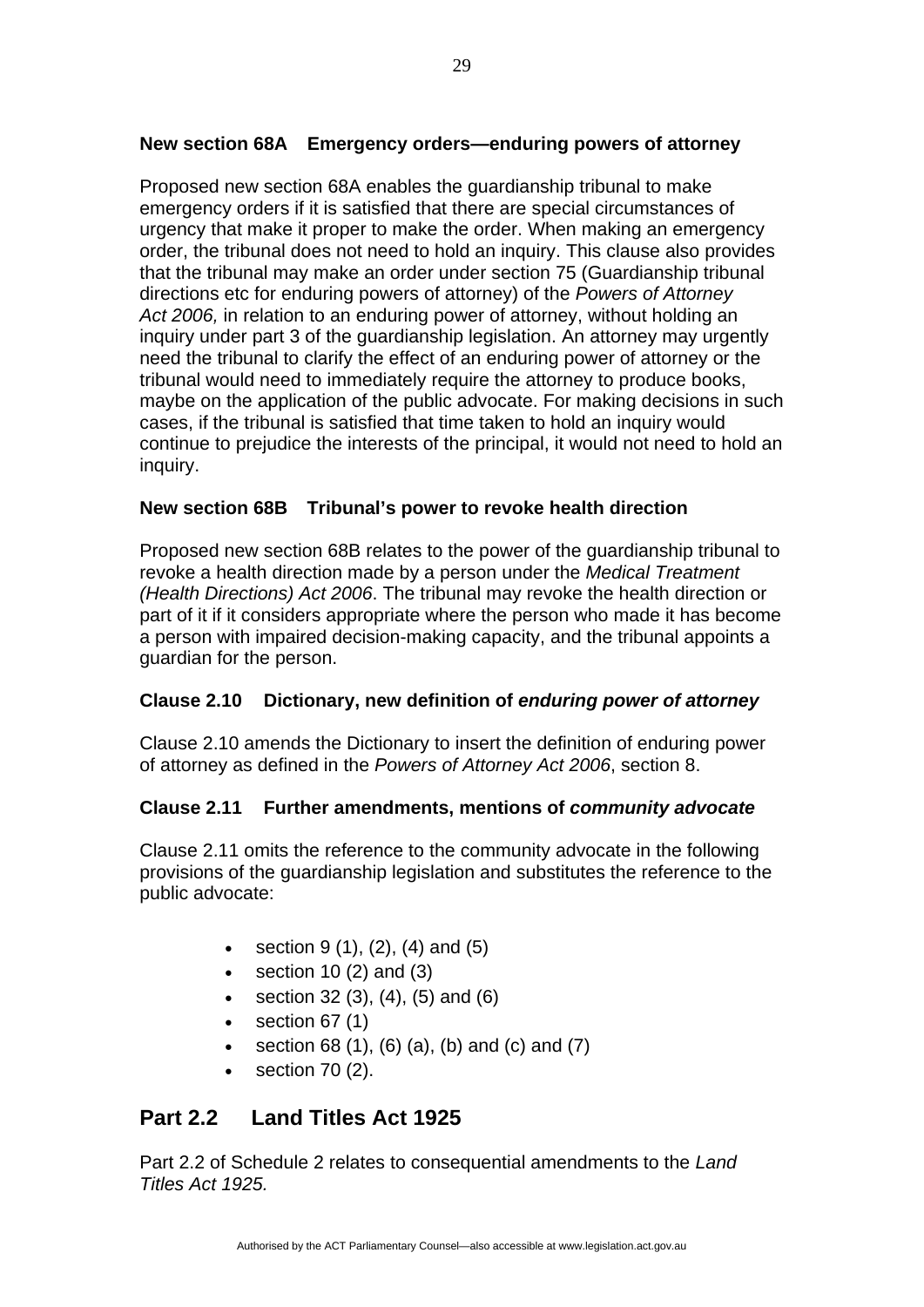## **Clause 2.12 Section 130 (2)**

Clause 2.12 substitutes section 130(2). New section 130(2) prohibits registration under the Land Title Act of an instrument executed under a power of attorney if the power of attorney has not been registered under the *Registration of Deeds Act 1957*. Current section 130(2) has the same effect but refers also to alternative registration of a power of attorney under the *Powers of Attorney Act 1956* which no longer provides for registration. This amendment tidies up the provision by removing that inconsistency. A deed may be registered under the Registration of Deeds Act. A power of attorney, including an amendment of a power of attorney, and a revocation of a power of attorney, is taken to be a deed (see, clause 29 of the *Powers of Attorney Act 2006*).

## **Clause 2.13 Section 131**

This clause omits section 131. Section 131 provides for a registered proprietor of land in respect of which a power of attorney was made, to revoke it. Section 131 will be redundant because of chapter 5 of the *Powers of Attorney Act 2006*, which provides for circumstances where a power of attorney ends.

## **Part 2.3 Mental Health (Treatment and Care) Act 1994**

Part 2.3 of Schedule 2 provides for consequential amendments to the *Mental Health (Treatment and Care) Act 1994*.

#### **Clauses 2.14 to 2.19**

The effect of these clauses is to amend the following provisions to omit the reference to the *Powers of Attorney Act 1956* and substitute the reference to the *Powers of Attorney Act 2006*:

- $\bullet$  section 25(2)
- $\bullet$  section 32(4)(c)
- section  $36D(3)(b)(ii)$
- section  $105(1)(e)$  and (f); and
- section 143.

Section 105(1)(g) to (k) has been renumbered as sections 105(1)(f) to (j).

## **Part 2.4 Registration of Deeds Act 1957**

This part amends the *Registration of Deeds Act 1957*.

#### **Clause 2.20 Section 3 - General register of deeds**

This clause is a redraft of section 3. Substituted section 3 provides for the obligation of the registrar-general to keep the general register of deeds in the